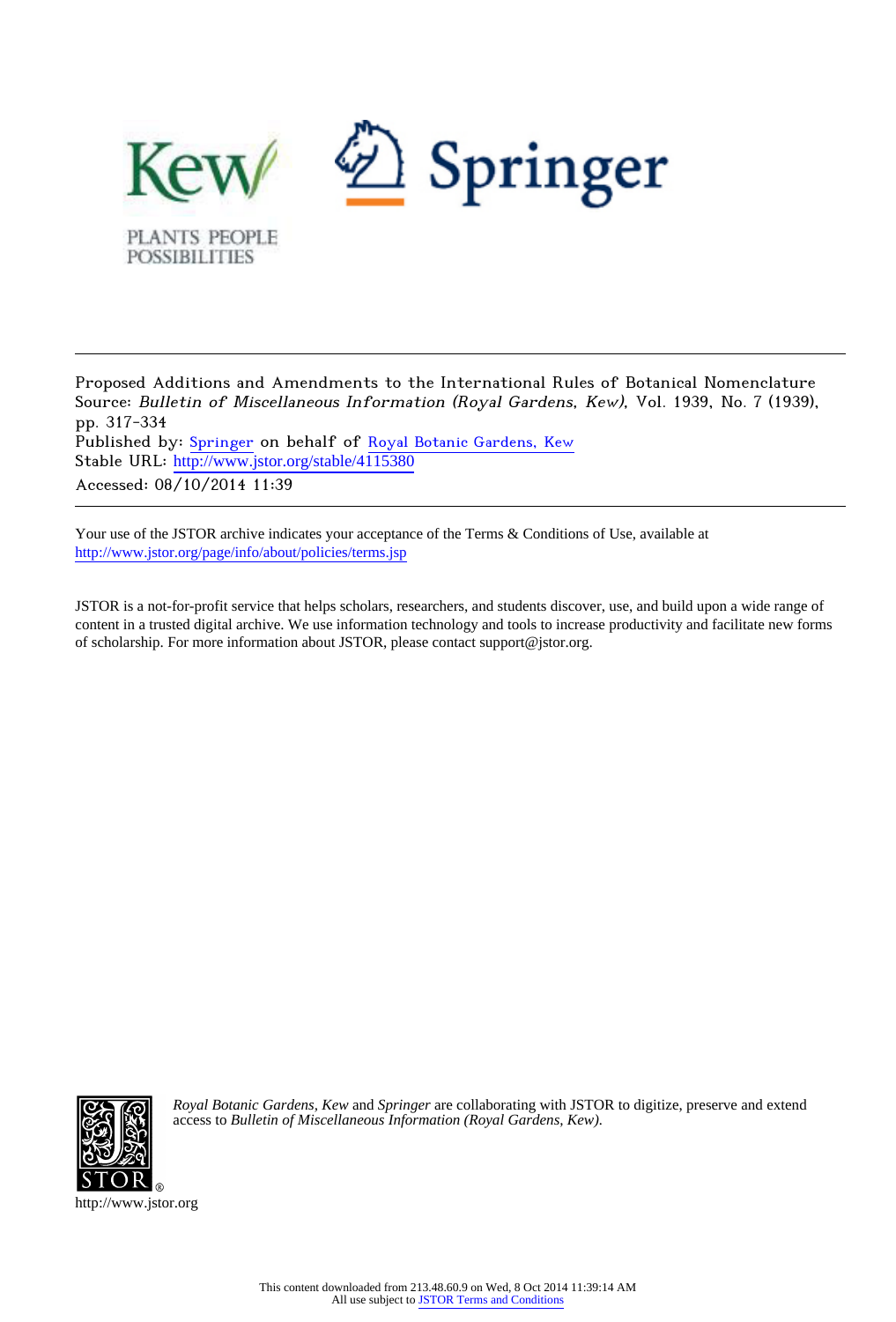# **BULLETIN OF MISCELLANEOUS INFORMATION** No. 7 1939

# **ROYAL BOTANIC GARDENS, KEW**

## **XL-PROPOSED ADDITIONS AND AMENDMENTS TO THE INTERNATIONAL RULES OF BOTANICAL NOMENCLATURE.**

**The various proposals printed below have been contributed by the following botanists:** 

**H. K. Airy-Shaw (No. 5).** 

- **H. K. Airy-Shaw and B. L. Burtt (Nos. 1, 11, 20).**
- **B. L. Burtt (No. 26).**
- **M. L. Green (Nos. 18, 22, 24).**

**R. Melville (Nos. 9, 10).** 

- **J. R. Sealy (No. 27).**
- **T. A. Sprague (Nos. 2, 3, 4, 6, 7, 8, 12, 13, 14, 15, 16, 17, 19, 21, 23).**

**W. T. Stearn (No. 28).** 

**E. M. Wakefield (No. 25).** 

**Responsibility for the separate proposals rests solely with their**  They are published together merely for the sake of **convenience. Many of the proposals consist of purely textual amendments, designed to make the wording of the provisions concerned clearer and more consistent. Others are designed to remove possible ambiguity in interpretation. No major change is included, the object of all the proposals being to make the present International Rules a more efficient working instrument.** 

**T. A. S.** 

**(1) ART. 5. " In the absence of a relevant rule, or where the consequences of rules are doubtful, established custom must be followed."** 

**Replace by:** 

**" In the absence of a relevant rule, established custom must be followed. Where the consequences of rules are doubtful, the matter should be immediately submitted to the Executive Committee, pending whose report no nomenclatural changes should be made." H. K. AIRY-SHAw and B. L. BURTT.** 

**(2) ART. 13. Replace the last sentence by the following:** 

**" Names given to groups placed in categories denoted by misplaced terms are illegitimate."** 

**The examples to read as follows:** 

**" Examples of misplacement of terms of categories': a form divided into varieties, a species containing genera, a genus containing families or tribes: e.g. Huth (in Engl. Bot. Jahrb. XX,**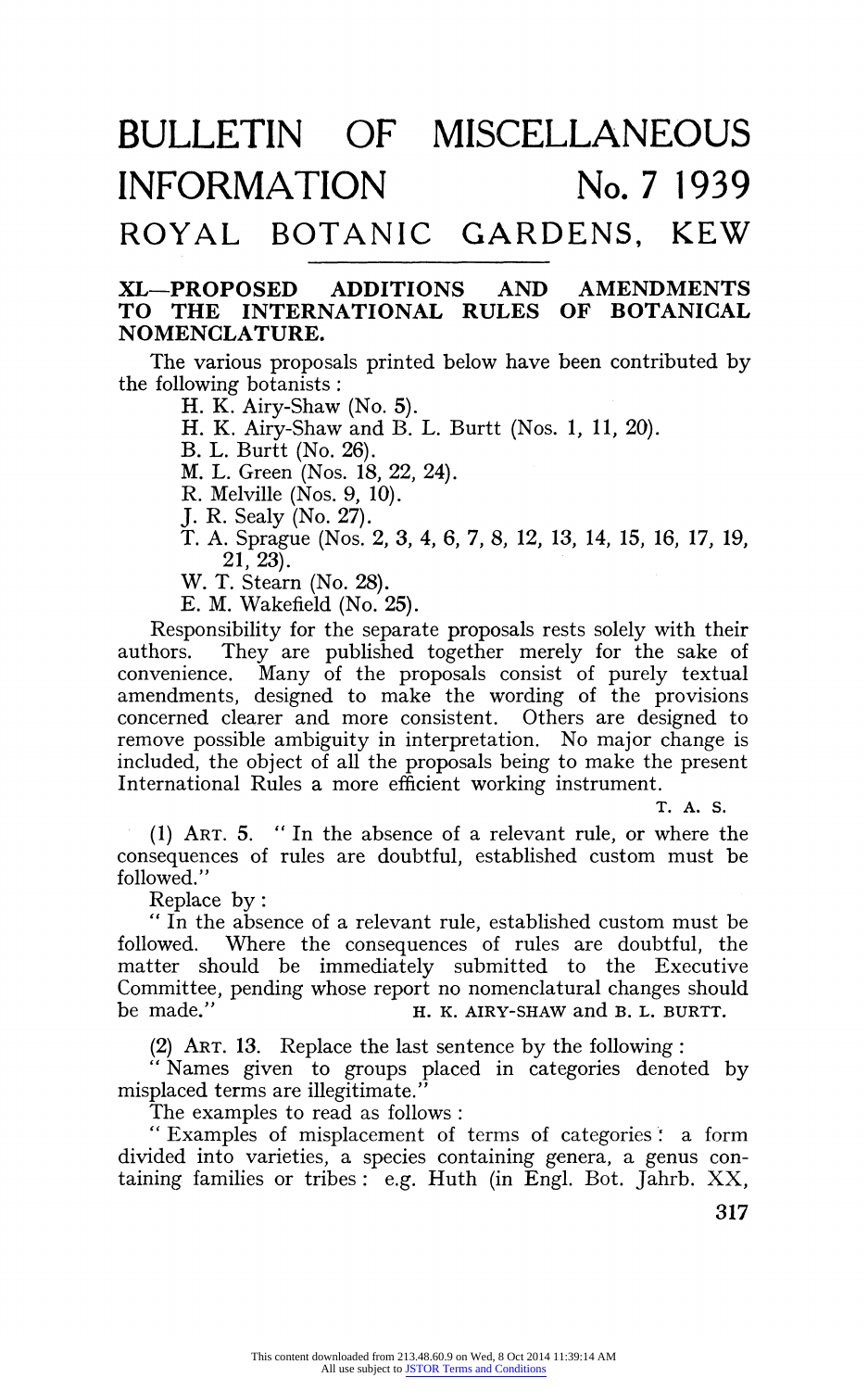**337-365: 1895) subdivided the subgenera and sections of Delphinium into 'tribes' (tribus), and the names Delphinium tribus Involuta Huth, tribus Brevipedunculata Huth, l.c. 365-368, etc. are accordingly illegitimate."** 

**Remarks. The original wording " No classification is admissible which contains such alterations " is open to objection. It is not the classification into subordinated categories that is wrong, but the misapplication of the terms employed for those categories. If Huth, in the example cited under Art. 13, had used the terms " subsection " or " series " instead of " tribe " for the category concerned, then the names proposed by him for groups of that category would not**  have been ipso facto illegitimate.

**(3) ART. 21. The first phrase of the English text to read as follows :** 

**" However, in order to avoid disadvantageous changes in the nomenclature of genera entailed by the strict application of the Rules of Nomenclature."** 

**Remarks. The insertion of the words " in order " and " entailed" are purely textual amendments required in order to make the English text clearer. No change is required in the French and T. A. SPRAGUE.** 

**(4) ART. 27. Insert the following new paragraph (between the first and second ones) and example:** 

**" Binary combinations of a specific epithet with the word Anonymos are illegitimate, since the word Anonymos is not a generic name (Art. 67 (1)). Such combinations are not taken into consideration for purposes of priority of the epithet concerned.** 

**" Example : The binary combination, Anonymos aquatica Walt. Fl. Carol. 230 (1788), is illegitimate. The valid name for the species concerned is Planera aquatica J. F. Gmel (1791), and the**  date of the epithet *aquatica*, for purposes of priority, is 1791. **species must not be cited as Planera aquatica (Walt.) J. F. Gmel. If, however, it is desired to indicate that the epithet originated with Walter, the name may be cited as Planera aquatica [(Walt.)] J. F. Gmel."** 

**Remarks. Under Art. 27 and Art. 67 (1) taken together, it seems clear that binary combinations under Anonymos are not legitimate names of species. As they have frequently been accepted as legitimate in the past, however, for example in Gray's New Manual of Botany, ed. 7 (1908) and Britton and Brown's Illustrated Flora of the Northern United States, ed. 2 (1913), it seems desirable to insert a special paragraph dealing with them.** 

**Of the 45 binary combinations listed under Anonymos in the Index Kewensis, 42 are from Walter's Flora Caroliniana (1788). In that work Walter described, but failed to name, 28 new genera of plants, giving the " token " name Anonymos (" nameless ") to each one, in place of a generic name. Under Anonymos he had 44 binary combinations, 43 for Phanerogamae and 1 for a Fungus.**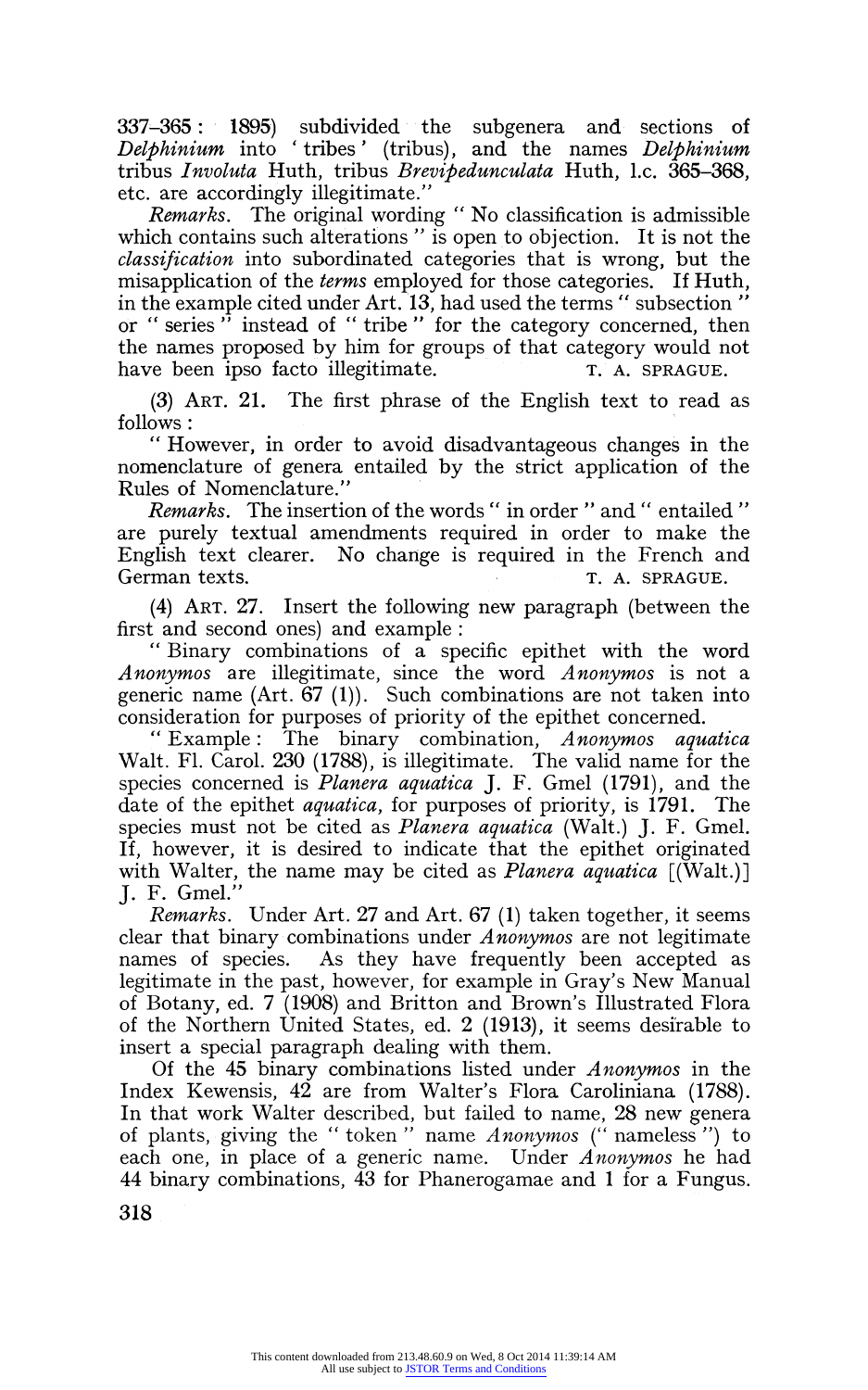**The only reasons for making a special exception and treating combinations under Anonymos as legitimate names of species would be in order to retain the specific epithets given by Walter in his Flora and to associate them with Walter's name as author. An analysis (see p. 331) of the 43 names of Phanerogamae shows that 20 are synonyms of older names, and that 18 of Walter's epithets are still used for the species concerned, although ascribed to later authors. The specific epithet pilosa Walt. (Fl. Carol. 197) could not be taken up under Liatris as this would result in the creation of a later homonym of Liatris pilosa (Ait.) Willd. The identity of Anonymos ramosa Walt. (l.c. 198) and A. uniflora (l.c.) is doubtful, but both epithets were adopted by Gmelin in 1791 and may, in the absence of any obstacle, be retained when the two species are identified. Only two of Walter's epithets are lost through treating his combinations under Anonymos as illegitimate: A. tinctoria Walt. (l.c. 68) becomes Lachnanthes tinctorum (J. F. Gmel.) instead of L. tinctoria, and A. pinnata (l.c. 103) becomes Petalostemum caroliniense (Lam.) instead of P. pinnatum. It is therefore clearly not**  worth while to make an exception to Art. 27 by treating binary combinations under *Anonymos* as legitimate. T. A. SPRAGUE. **combinations under Anonymos as legitimate.** 

**(5) ART. 28. To read:** 

**" Epithets of subspecies, varieties, subvarieties, forms and subforms (and supplementary intercalated categories: vide Art. 12, second paragraph) are formed like those of species and follow them in order, beginning with those of the highest rank. When adjectival in form and not used as substantives they agree in gender with the generic name.** 

**" The use of a binary nomenclature for subdivisions of species is illegitimate. But if a binary name is proposed by an author for a subspecies, in order to avoid name-changes the generic name is ignored and the resultant ternary combination is attributed to the original author.** 

**" It is permissible to reduce more complicated names to ternary combinations."** 

**"Examples: The name Anemone alpicola, published by Rouy and Foucaud (Fl. Fr. I, 42: 1895) for a subspecies of A. alpina L., is treated as equivalent to Anemone alpina subsp. alpicola Rouy et Fouc., and should be cited as such."** 

**Remarks. The word " illegitimate" is substituted for the undefined phrase " not admissible." The paragraph on the regularisation of subspecific binary names is suggested both by convenience and by custom. It is clearly desirable not to outlaw the numerous names of this kind employed in standard works such as Rouy and Foucaud's " Flore de France " and Nyman's "Consp. Fl. Eur." Briquet was evidently of the same opinion. In his Prodr. Fl. Corse, I, 604 (1910) for example, he attributed " Ranunculus Ficaria subsp. ficariaeformis " to Rouy et Foucaud, who published it as**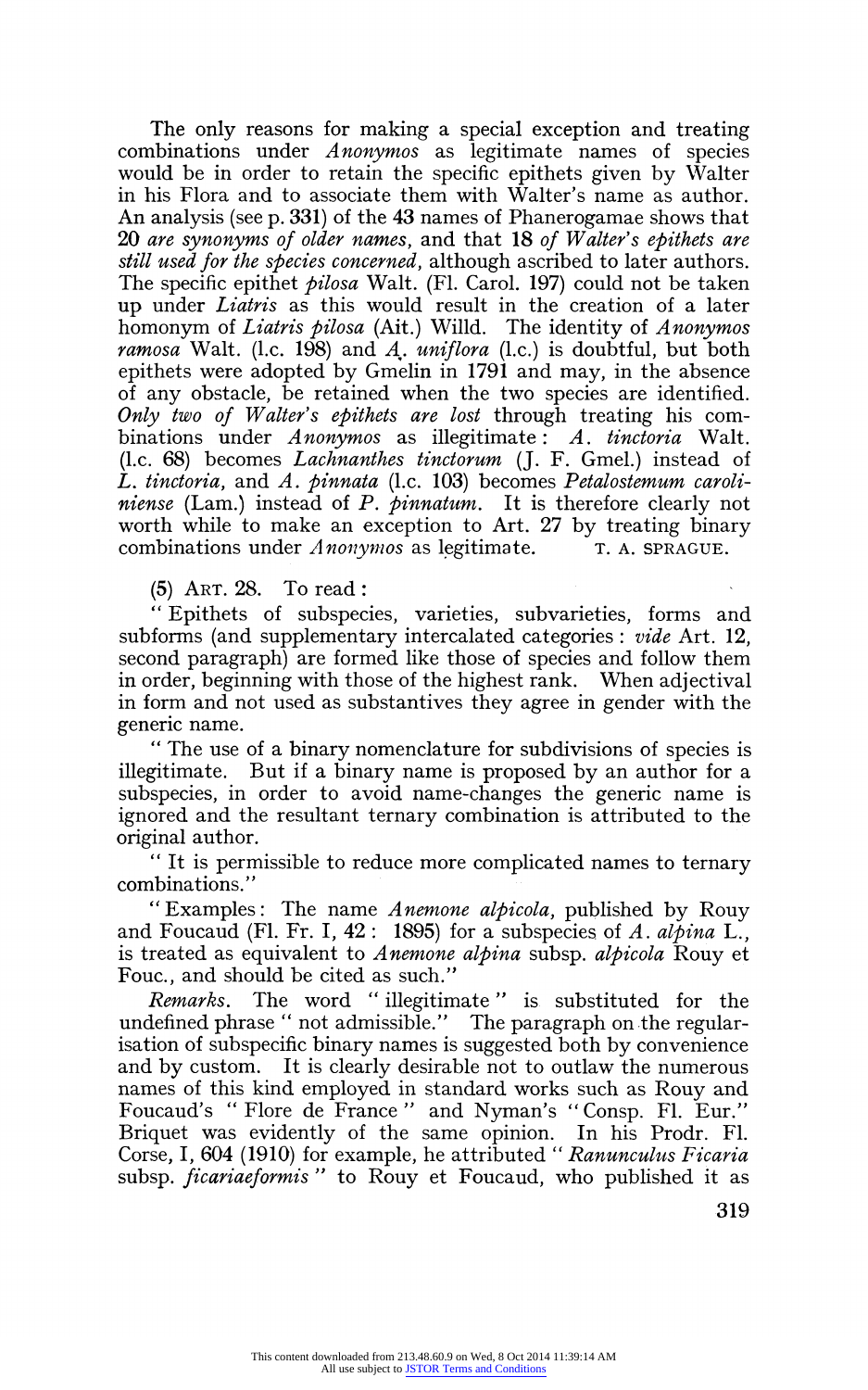**" subsp. R. ficariaeformis F. Schultz (pro specie)." Again, Briquet, op. cit. II (I), 94 (1913), adopted Rapistrum rugosum subsp. Linnaeanumn Rouy et Fouc., originally published by those authors as " subsp. R. Linnaeanum Boiss. et Reut. (pro specie)" (Fl. Fr. II, 73: 1895) ; he cited R. rugosum subsp. hispanicum Thell. (1907) as a synonym, and added a footnote that Thellung's nomenclature in this instance was contrary to Internat. Rules (ed. 2) Art. 49 (=ed. 3, Art. 58). He clearly regarded the form of Rouy's subspecific names as admissible (i.e. legitimate), though irregular, and accordingly regularised them. H. K. AIRY-SHAW.** 

**(6) REC. XVIII. The second seritence to read as follows:** 

**" They should adopt the epithet of the type for that subdivision if it requires a new epithet."** 

**Add the following Note:** 

**" Note. The customary conventional terms, typicus, genuinus, originarius, etc., where already used in place of epithets, should be retained for the groups concerned, unless it is proved that these groups do not include the type, in which case the terms concerned should be rejected. The conventional terms typicus etc. are not epithets, and cannot serve as the basis of new combinations."** 

**In the Examples, correct " mollissimus " (twice) to " mollicomus "** 

**Remarks. Certain botanists regard the conventional terms typicus etc. (applied to subdivisions of species) as epithets, and accordingly consider that they are transferable from one specific name to another, in the case of union of two or more species-vide Bolle in Notizbl. Bot. Gart. Berlin, XIII, 524 (1938). As such transference would lead to absurd results (a var. typica under a specific name of which it does not include the type), it seems desirable to state clearly in the Rules that such terms are not epithets. Dr. Bolle (l.c. 530) mentioned that in a letter to him I had agreed to his interpretation of the Rules. This was only a provisional opinion not intended for publication, and was published without my authorisation. On further study of the question, I agree with the views expressed by Drs. Harms, Mattfeld and Pilger (op. cit. 530). T. A. SPRAGUE.** 

**(7) ART. 31. Omit the words " between species of the same genus."** 

**Remarks. The provisions of Art. 31 are of a general nature, applying to all hybrids. The amendment makes this clear.** 

**T. A. SPRAGUE.** 

**(8) ART. 32. To read as follows:** 

**" The name of a bigeneric hybrid (i.e. a hybrid between species of two genera) consists of a new ' generic ' name, usually formed by a combination of the names of the parent genera, and a ' specific' epithet. 'All hybrids between the same two genera bear the same 'generic ' name. As the generic characters of the parent genera may be very variously combined in these hybrids, no useful purpose** 

**~320**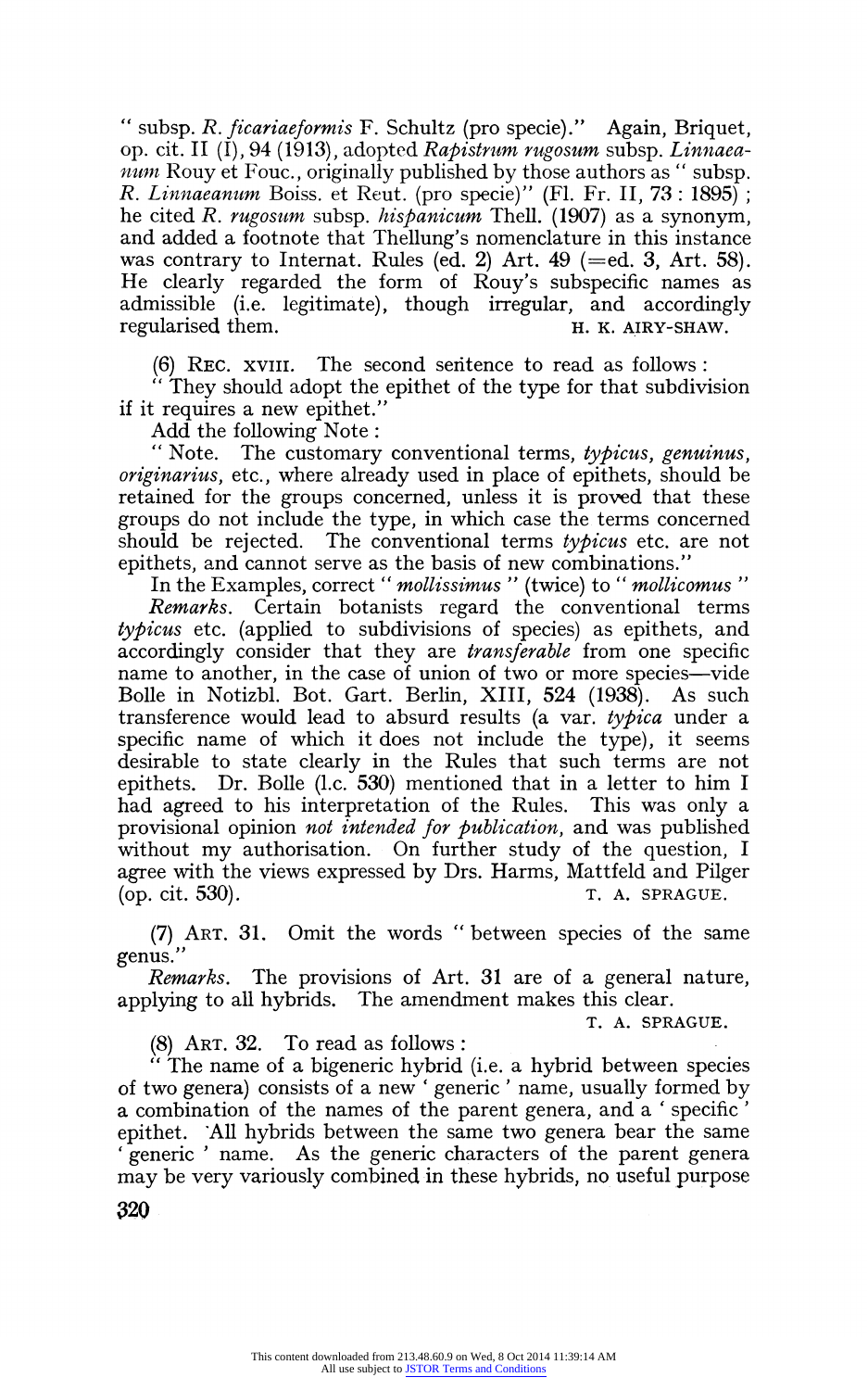**would be served by attempting to supply a 'generic' description. Hence, the 'generic' name is considered as validly published if it is effectively published with a mention of the two genera concerned."** 

**Remarks. If Art. 31 is amended as above so as to cover all hybrids, provisions (1) and (2) in Art. 32 concerning sexual and asexual hybrids will become superfluous, though the examples**   $\mathbf{F}$  should be retained.

**(9) ART. 34. To read as follows:** 

When different hybrid forms of the same parentage **(pleomorphic hybrids, hybrids between different forms of a collective species, segregates, back-crosses, etc.) are grouped under a binary name, they are classed under the binary name like the subdivisions** 

**of a species under that of a species (see Arts. 28, 29, 30)."**  The rule (Art. 34) in its present form is open to **misinterpretation, as is evidenced by two recent publications on Black Poplars (E. Houtzagers (1937), Het geslacht Populus, Wageningen; G. S. Cansdale (1938), The black poplars and their**  The author, in each case, employs separate **binary names for each of several segregates derived from the hybrid Populus nigra L. x deltoides Marsh., in violation of Art. 34. Direct mention of segregates and back-crosses in the rule, and reference to the rules dealing with the subdivisions of species, should prevent a** recurrence of this breach of the rules.

**(10) Insert the following Article after ART. 34 in order to provide for the nomenclature of hybrid segregates and back-crosses:** 

**" Art. 34 bis. When it is desirable to give special names to segregates from hybrids of sexual origin and back-crosses of the F1, or of a segregate, with either of the parent species, they are classed as nothomorphs (nothomorpha,-ae; abbreviations, noth., nm.) under the binary names of the hybrids, in the same way as subdivisions of a species are classed under the binary names of species. Terms such as 'variety' and 'form' must not be used.** 

**"Examples: Populus marilandica Bosc ex Poir. nothomorpha** 

**erecta (Selys-Longchamp) Melville.** 

**P. marilandica nm. aurea (Henry) Melville."** 

**Remarks. Article 34 requires that different hybrid forms of the same parentage shall be classed under the binary name of the hybrid like the subdivisions of a species under that of a species, but does not indicate clearly how this should be done. Some authors have classed hybrid segregates as " varieties " or " forms " under the binary name of the hybrid (e.g. Rehder in his " Manual of Cultivated Trees & Shrubs "). Both " variety " and " form " are being used already for subdivisions of a species and their use for other groups is therefore undesirable. Objection to such a use has been expressed by Houtzagers (Het geslacht Populus, 1937) who maintains that it is " taxonomically and genetically incorrect to adopt a varietal**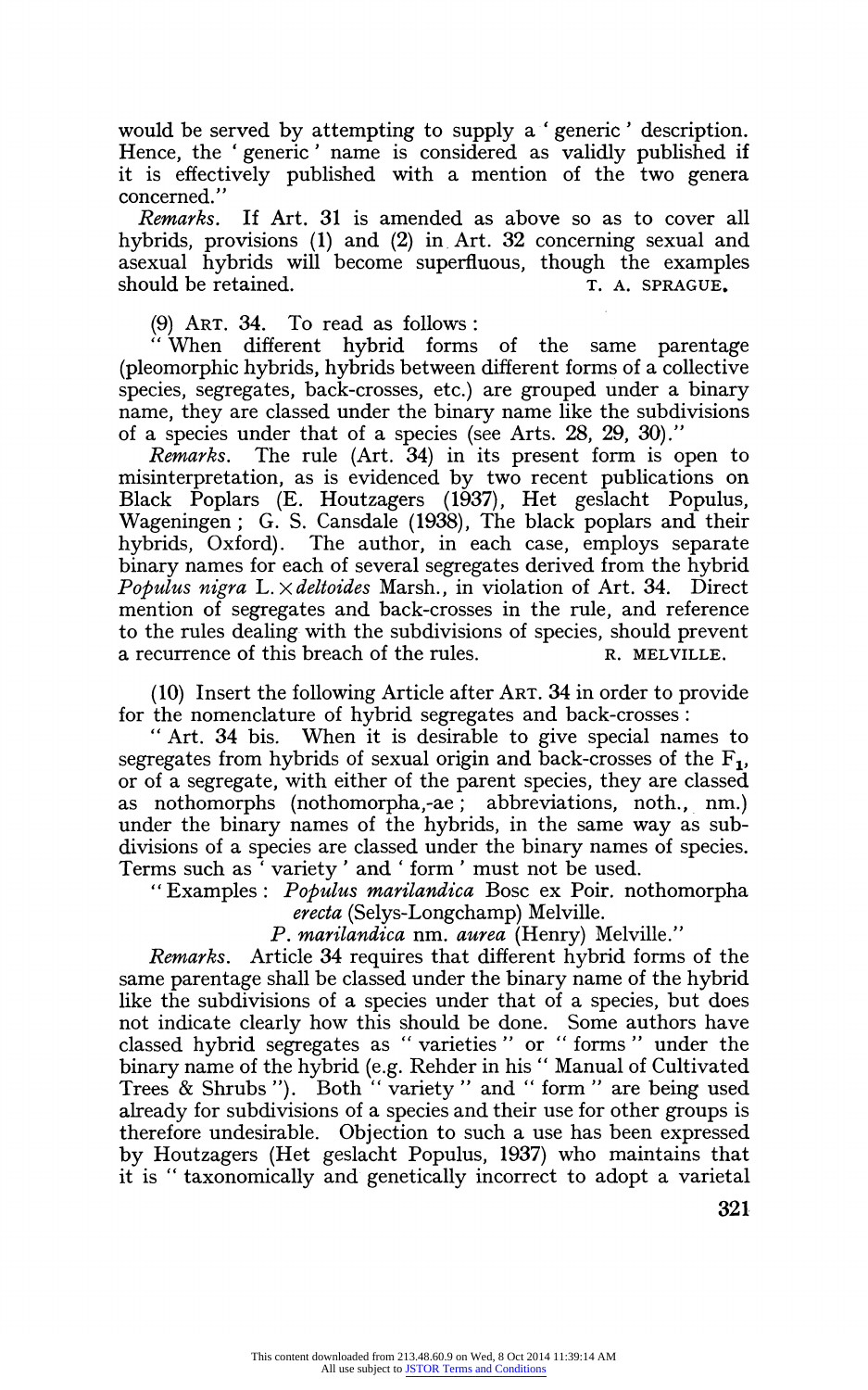**name for a hybrid which is only a single heterozygous individual propagated asexually." His solution of the problem is to give separate binomials to different hybrid segregates of the same parentage, but this is contrary to Art. 34. The real need is for a**  suitable term applicable to the forms of sexual hybrids—F<sub>1</sub>, segre**gates and back-crosses. The term nothomorph (nothomorpha,-ae,**  derived from νόθος, nothos, a hybrid or cross-breed and μορφή, **morphe, form) has been suggested by Melville (Proc. Linn. Soc. 16 Mar. 1939) for all hybrid forms of sexual origin. General adoption of this term, as provided for in the proposed rule, would obviate further trouble and facilitate the study of hybrids.** 

**R. MELVILLE.** 

**(11) ART. 35. Amend to read:** 

**" Hybrids, forms and half-breeds among cultivated plants may receive fancy epithets, preferably in common language, as different as possible from the Latin epithets of species and varieties. When they can be attached to a species, a subspecies, a botanical variety or a named hybrid, the fancy epithet is appended to the scientific name.** 

**"Examples: Pelargonium zonale 'Mrs. Pollock'; Daphne Burkwoodii [=•caucasicum X Cneorum] ' Somerset ' ;**  Rhododendron 'Aladdin' [=auriculatum × Grier**sonianum]."** 

**Remarks. The addition of interspecific hybrids and their forms to the categories covered by the article is suggested to avoid the necessity of giving Latin names to all the species-crosses in cultivation, which is undesirable except where the parentage has**  been scientifically investigated and is even then frequently unnecessary. **H. K. AIRY-SHAW** and B. L. BURTT. **unnecessary. H. K. AIRY-SHAw and B. L. BURTT.** 

**(12) ART. 36. Replace the words " or by distribution of these to specified representative botanical institutions" by " or by general distribution of these to important botanical institutions." Delete the footnote.** 

**Remarks. The idea of a list of representative botanical institutions such as was suggested in Kew Bull. 1935, 89-90 was to validate the publication of important printed works not placed on sale, provided that at least 20 copies were presented to botanical institutions, one to a recognized institution in each of 20 geographical areas. As it seems impossible, under present international conditions, to reach agreement on such a list of institutions, a new wording is suggested. Alternatively, the provision conditionally validating**  works not placed on sale might be deleted.

**(13) ART. 37. Insert the words " (direct or indirect) " after " reference," and add the following example:** 

The publication of the new combination **Cymbopogon Martini by W. Watson in Atkinson's Gazetteer N.-W. Prov. India, X, 392 (1882) is validated by the addition of the 322**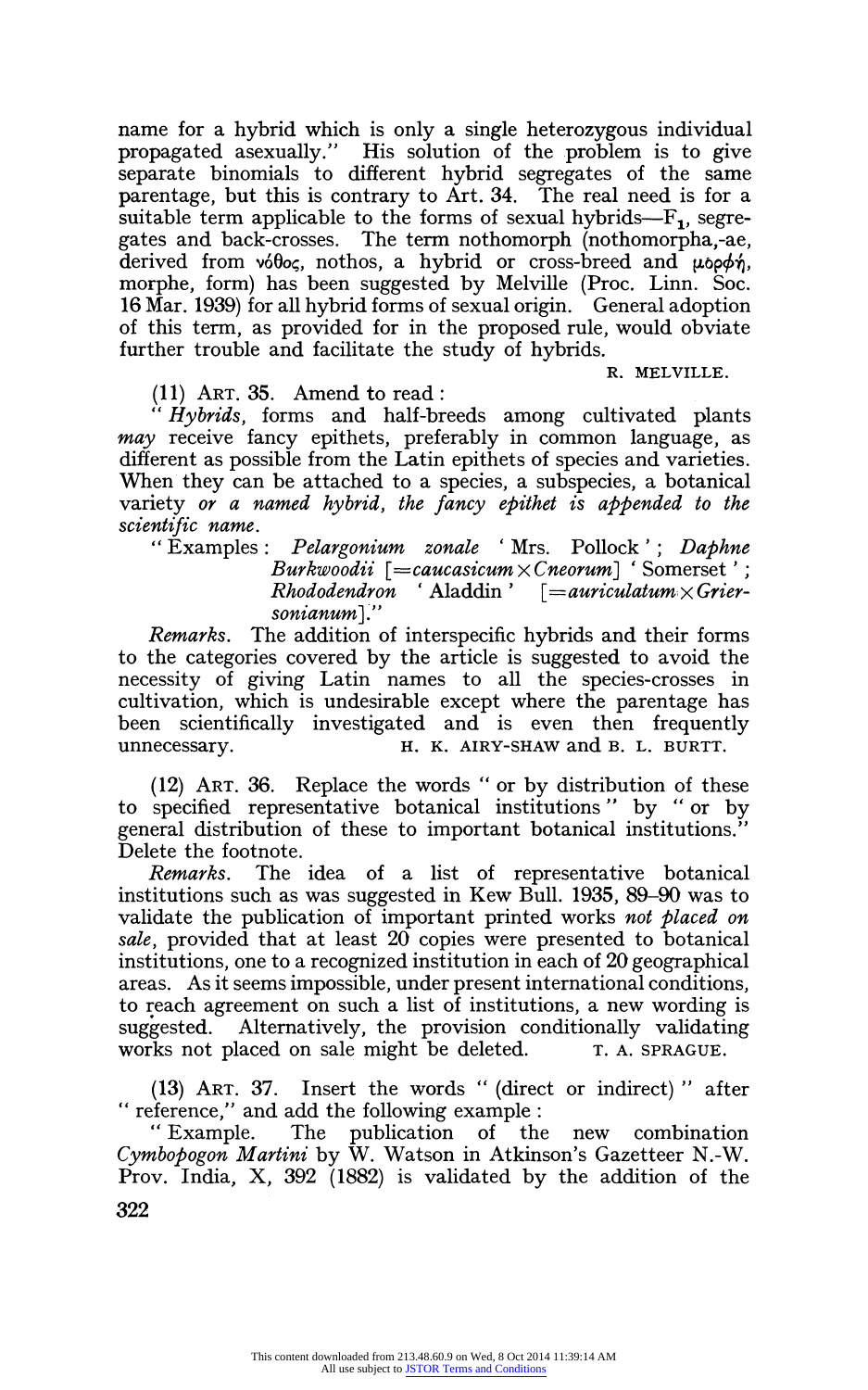**number '309' which, as explained at the top of the same page, is the running-number of the species (Andropogon Martini Roxb.) in Steudel's Syn. P1. Glum. I, 388 (1855). Although the reference**  to the synonym, *Andropogon Martini*, is indirect, it is perfectly unambiguous."<br>
T. A. SPRAGUE. **unambiguous." T. A. SPRAGUE.** 

**(14) ART. 38, Note. Replace the word "legitimizes" by " validates the publication of."** 

**Remarks. The names concerned may be either legitimate or illegitimate. Art. 38 does not make an illegitimate name legitimate. It merely treats the names concerned as validly published, whereas before the starting point for obligatory Latin diagnoses was altered to Jan. 1, 1935, such names were not validly published under the**  Rules and could therefore be ignored.

(15) ART. 42, paragraph 1. Omit the words "under another **name." Add the following example: " The publication of the generic name Epipogium R. Br. Prodr. 3,30, 331 (1810) is validated by Robert Brown's implicit reference to the excellent description of Epipogum in Gmelin, Fl. Sibir. I, 11 (1747). He attributed the name Epipogium to Gmelin."** 

**Remarks. The publication of many Linnaean and post-Linnaean names is validated by references to pre-Linnaean descriptions. The omission of the words " under another name " is required in order to provide for those cases in which the post-Linnaean author adopted the same generic name. A detailed account of the publication of the name Epipogium is given in Kew Bull. 1937, 475. T. A. SPRAGUE.** 

**(16) ART. 43. The first phrase to read as follows:** 

**" The publication of the name of a monotypic new genus based on a new species is validated...:"** 

**Remarks. It is not the name which is validated, but its**  publication, as is recognized in the French version of Art. 43. **English and German texts, on the other hand, require textual amendment. . T. A. SPRAGUE.** 

**(17) ART. 44. Omit the words " under another name."** 

**Remarks. This omission is required in order to provide for the case of a pre-Linnaean binary specific name validly published by a post-Linnaean author with reference to the pre-Linnaean description. T. A. SPRAGUE.** 

**(18) Insert the following Article after Art. 49:** 

**" ART. 49 bis. When the status of a group bearing a binary name is altered from species to hybrid or vice versa, the original author must be cited, followed by an indication of the original status in brackets.** 

**"Examples: Stachys ambigua Sm. Engl. Bot. XXX, t. 2089 (1810), was published as a species. If regarded as a hybrid, it**  must be cited as  $\times$  *Stachys ambigua* Sm. (pro sp.). The binary name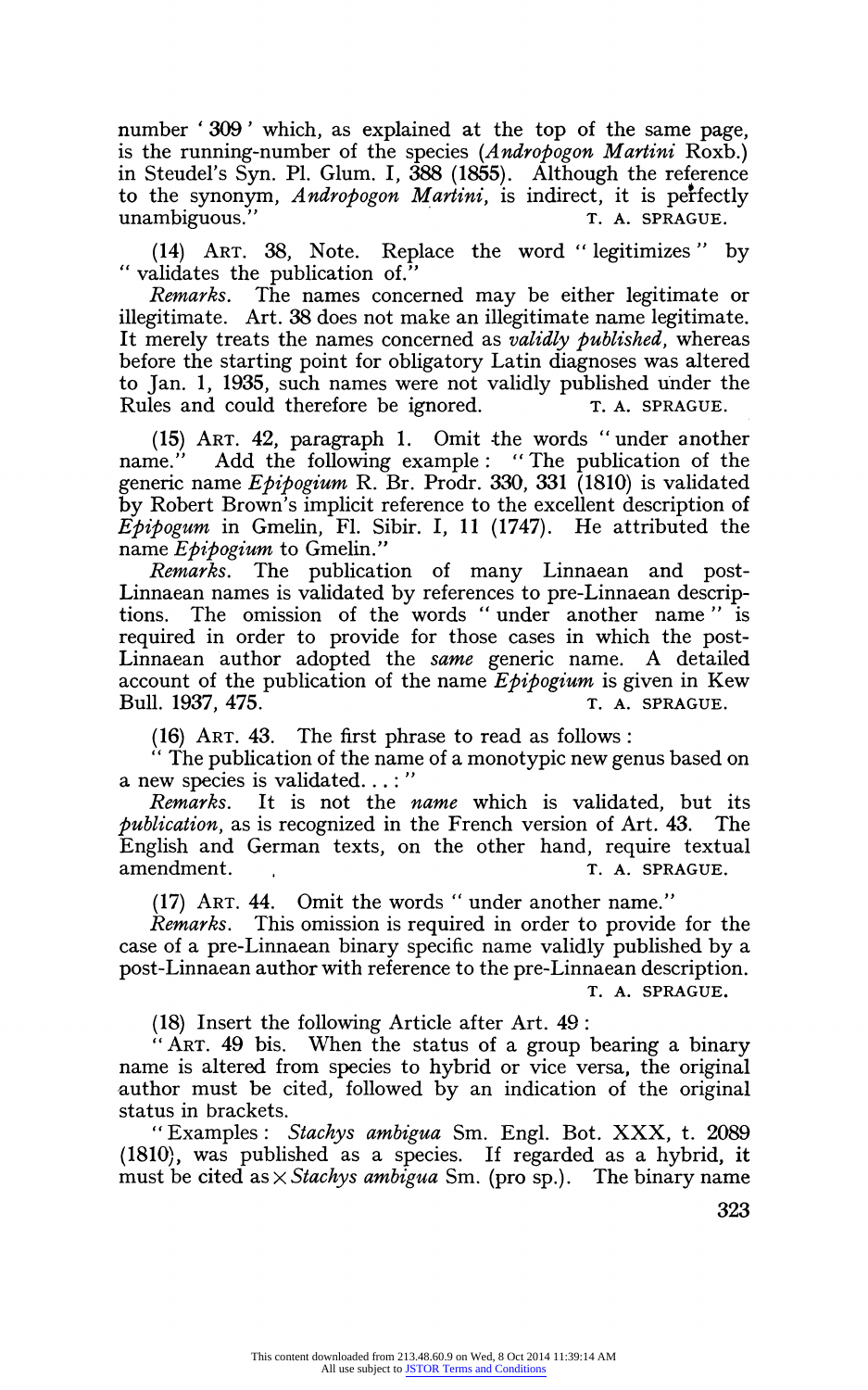**x Salix glaucops Anderss. in DC. Prodr. XVI, pt. II, 281 (1868) was published as the name of a hybrid. Later, Rydberg in Bull. N.Y. Bot. Gard. I, 270 (1899) altered the status of the group to that of a species. If this view is accepted, the name must be cited as Salix glaucops Anderss. (pro hybr.)."** 

**Remarks. The hybrid sign "x" is not part of the name: it**  is placed *before* the name (Art. 31)—see Chronica Botanica, V, 210 **(1939). Hence the name of the author remains the same when a plant originally published as a species is treated as a variety or vice versa. In order to avoid the false impression that- the original author was responsible for the new status, however, an indication of the original status must be added in brackets.** 

**(19) REc. xxx. Insert at the end of the first sentence: " (F. Muell. for Baron Ferdinand von Mueller, not F. v. M. or F. v. Muell.)."** 

**Remarks. It seems desirable to supply this example in order to draw attention to the frequent non-observance of Rec. XXX in**   $t$ his and similar cases.

**(20) REC. XXXiv. Amend to read:** 

**" When several genera are united under one generic name, under which they are treated as subgenera or sections, the subdivision including the type of the generic name used should bear that name unaltered (e.g., Anarrhinum sect. Anarrhinum; Hemigenia sect. Hemigenia) or with a prefix (Anthriscus sect. Eu-Anthriscus) or a suffix (Stachys sect. Stachyotypus), if no earlier name is available."** 

**Remarks. The current text might give the impression that it was unnecessary to look for earlier subdivisional names not falling into the categories mentioned, and the meaning of the final sentence is problematic.** 

**The wording of the first phrase is altered, as it was ambiguous; the genera are kept distinct as subgenera.** 

**H. K. AIRY-SHAW and B. L. BURTT.** 

**(21) REC. xxxv. Amend to read:** 

**" When several species are united under one specific name, under which they are treated as subspecies or varieties, the subdivision which includes the type of the specific epithet adopted should be designated by the same epithet unaltered, unless an earlier one is available. The customary conventional terms, typicus, originarius, genuinus, verus, veridicus, etc., where already used in place of epithets should, however, be retained for the groups concerned, unless it is proved that these groups do not include the type of the specific epithet, in which case the terms concerned must be rejected. Such conventional terms are not epithets and cannot serve as the basis of new combinations.** 

**Remarks. The adoption of the specific epithet for the subdivision which includes the type makes it possible to retain that epithet when the subdivision is transferred to another species.**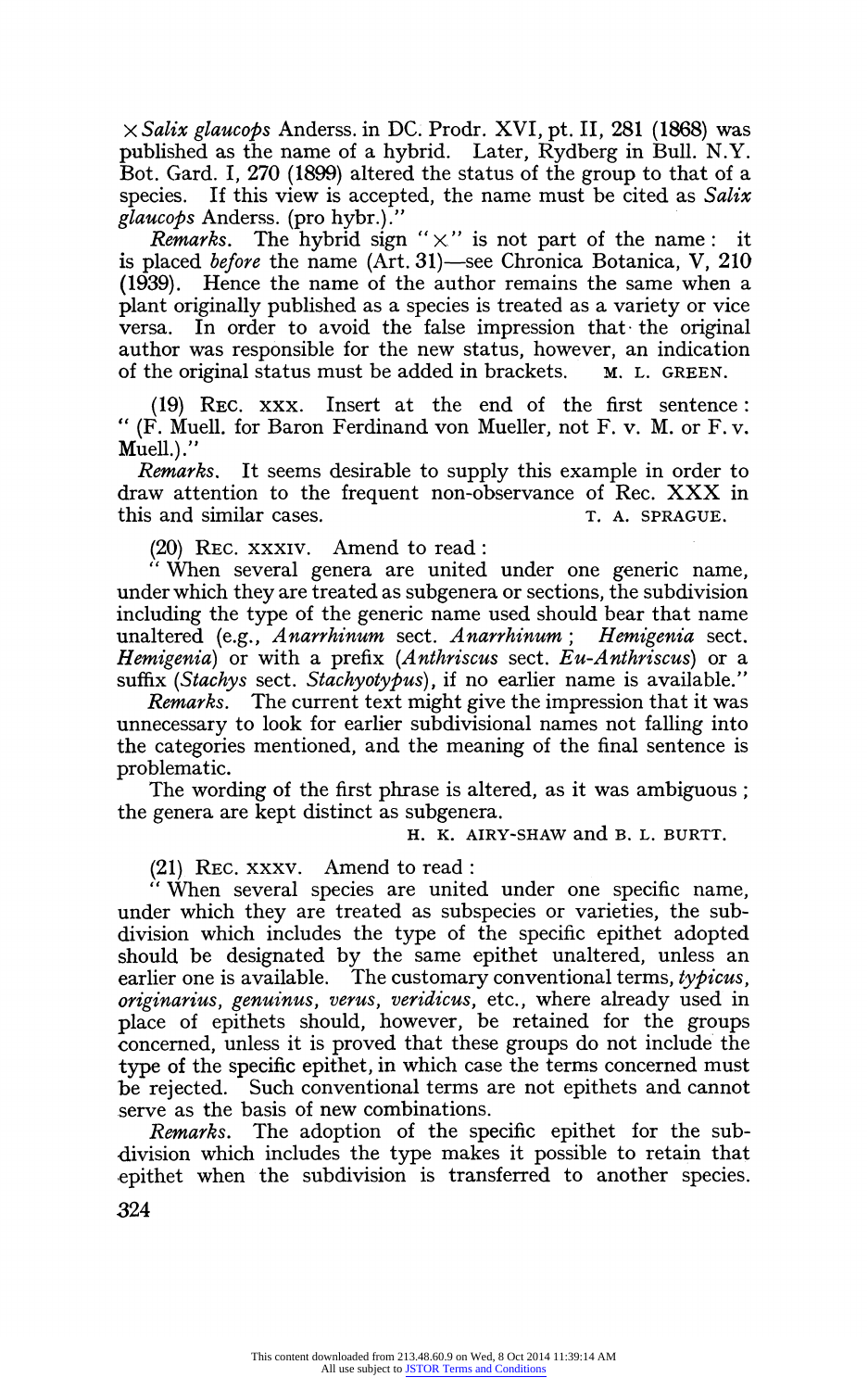**Experience has shown that the use of the conventional terms, typicus, genuinus, etc., is open to grave objection: in some cases they have been applied to subdivisions which do not include the type, and as shown in the remarks under Proposal (6) (Rec. XVIII) they are not transferable when the subdivision is transferred to another species. T. A. SPRAGUE.** 

**(22) ART. 70. Add the following Note:** 

**" Note 2 bis. The use of the terminations i or ae instead of ii and iae, prescribed in Rec. XL (b) and XLI, is treated as an unintentional orthographic error which may be corrected.** 

**Examples: Dioscorea Lecardi De Wild. may be corrected to D. Lecardii, and Berberis Wilsonae Hemsl. et E. H. Wils. may be corrected to B. Wilsoniae: the genitive forms derived from Lecard (m.) and Wilson (f.) prescribed by Rec. XL (b) and XLI are Lecardii and Wilsoniae respectively."** 

The adoption of this note will enable those who **loyally observe both the Rules and the Recommendations to apply Rec. XL (b) and XLI retrospectively, and so to obtain uniformity in the terminations of personal specific epithets in the genitive case. At present it is necessary to retain the original terminations of such epithets even where they are contrary to a Recommendation. This means that, in editing long lists of specific names, all those of this category have to be looked up to see whether they were originally spelt with ii (iae) or i (ae). Furthermore, the resulting want of consistency in spelling is not only a bibliographical blemish, but is a source of great trouble to horticulturists. M. L. GREEN.** 

**(23) ART. 70. Add the following as examples of different names: Podantha and Podanthes, Microlepia and Microlepis.** 

**Add the following generic names as " Examples of orthographic variants " : Asprella and Asperella, Cajan and Cajanus, Sesban and Sesbania, Parinari and Parinarium, Oxytheca and Oxythece, Kentranthus and Centranthus.** 

**Remarks. Cajanus, Sesbania, Parinarium and Centranthus were merely amended spellings of Cajan, Sesban, Parinari and Kentranthus, and are clearly orthographic variants for the purposes of Art. 70. The inclusion of these examples is desirable in order to make it clear that specific names published under Parinarium, for example, may be cited, without change of author, under Parinari.** 

**T. A. SPRAGUE.** 

**(24) REC. XL. The first sentence to read as follows:** 

**" When a new specific or other epithet is taken from the name of a man it should be formed in the following manner (unless the personal name is already Latin or Greek, in which case the appropriate Latin genitive should be used, e.g., Alexandri from Alexander, Francisci from Franciscus, Augusti from Augustus, Magni from Magnus)."**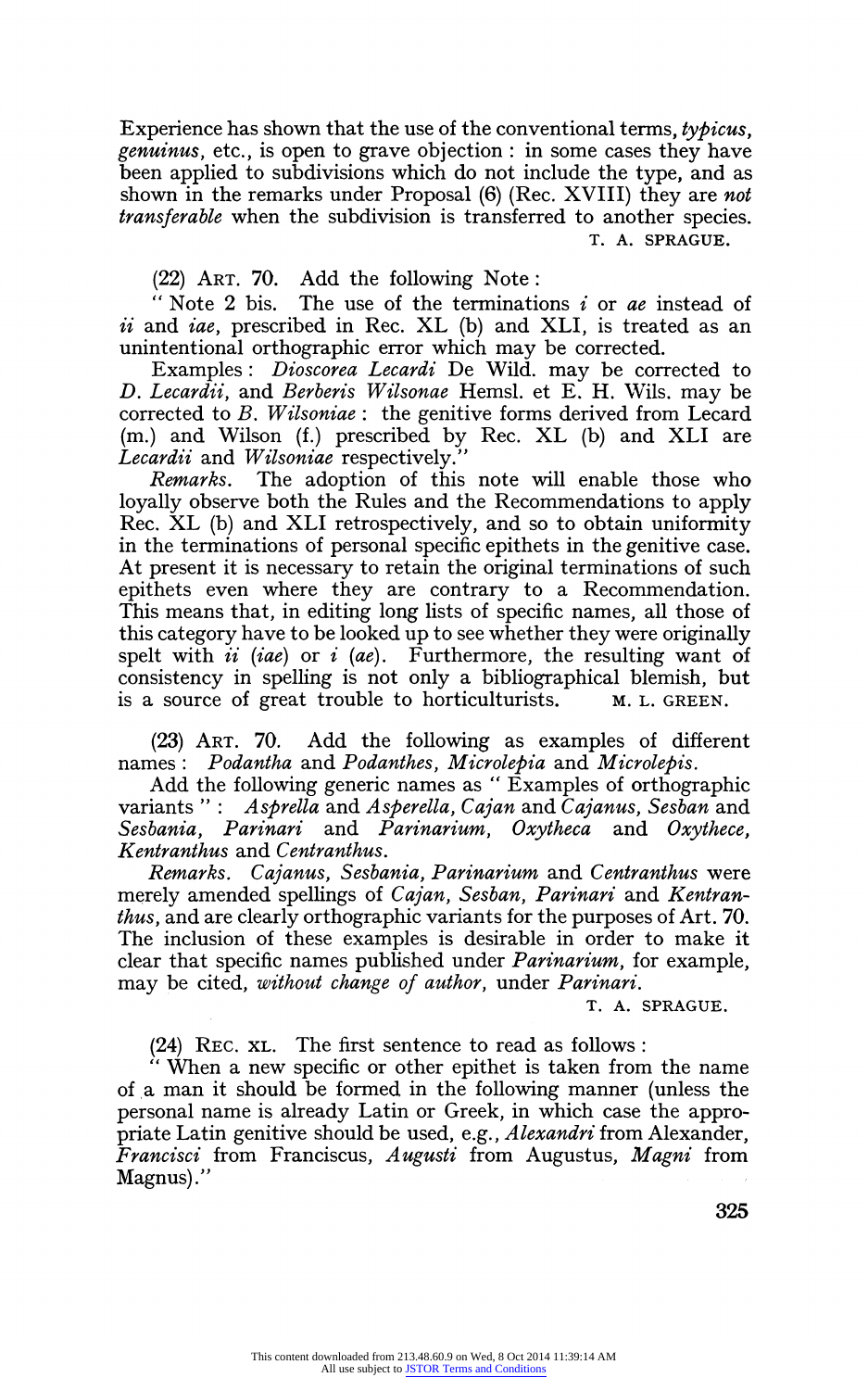**REC. XL (b).** 

**Delete the example of Magnusii from Magnus.** 

**Remarks. It is clearly undesirable to form a new genitive for a Latin name of which a Latin genitive already exists, and this was**  doubtless never contemplated by the authors of Rec. XL. **textual amendment is required in order to make the position clear. The inclusion of the example Magnusii from Magnus seems to have been an error of judgment, since Magnus is a classical name.** 

**M. L. GREEN.** 

**(25) REC. XLIII. To read as follows:** 

Specific (or other) epithets should be written with a small **initial letter, except those which are derived from names of persons (substantives or adjectives) or are generic names (substantives or adjectives, whether in the nominative or in any oblique case).** 

**"Examples: Geranium molle, Rosa stylosa, Helleborus viridis (descriptive epithets) ; Ficus indica, Circaea lutetiana, Aster novibelgii (geographical epithets); Malva Tournefortiana, Phyteuma Halleri, Rosa stylosa var. Desvauxiana (epithets derived from names of persons); Lythrum Hyssopifolia, Brassica Napus, Puccinia Menthae (epithets which are generic names, either in the nominative or in the genitive case). The epithet of Phyllosticta hedericola is written with a small initial letter, because hedericola is a compound word and not merely the generic name Hedera. Similarly the epithet of Erysimum cheiranthoides is a compound of the generic name Cheiranthus with the suffix -oides, and is accordingly spelt with a small initial letter."** 

The expression "taken from generic names (sub**stantives or adjectives) " has proved to be misleading, certain botanists having erroneously spelt epithets like hedericola with a capital initial letter on the ground that they were " taken from " a generic name, while others have spelt Hederae with a small initial letter on the ground that it is not a generic name, but the genitive of a generic name. The indication, after each set of epithets, whether they are descriptive, geographical, personal or generic will make the text clearer. It is not immediately obvious in the presenf text, for example, that Hyssopifolia is a former generic name.** 

**E. M. WAKEFIELD.** 

# **APPENDIX III. 2. PHANEROGAMAE.**

**(26) Generic names proposed for conservation by B. L. BURTT. (a) NAMES INVALIDATED BY EARLIER SYNONYMS.** 

**3225 (Saxifrag.) Brexia Noronha ex Thouars, Gen. Nov. Madag. 20 (1806). Type-species : B. madagascariensis (Lam.) Thou. ex Ker-Gawl.** 

**Nomen rejiciendum: Venana Lamarck, Ill. Gen. II, 99, t. 131 (1797).** 

**Brexia is a small genus of some half dozen species confined to Madagascar and the neighbouring islands. It is usually referred to**  Saxifragaceae, and in Engler u. Prantl (Natürl. Pflanzenfam. 2 Aufl.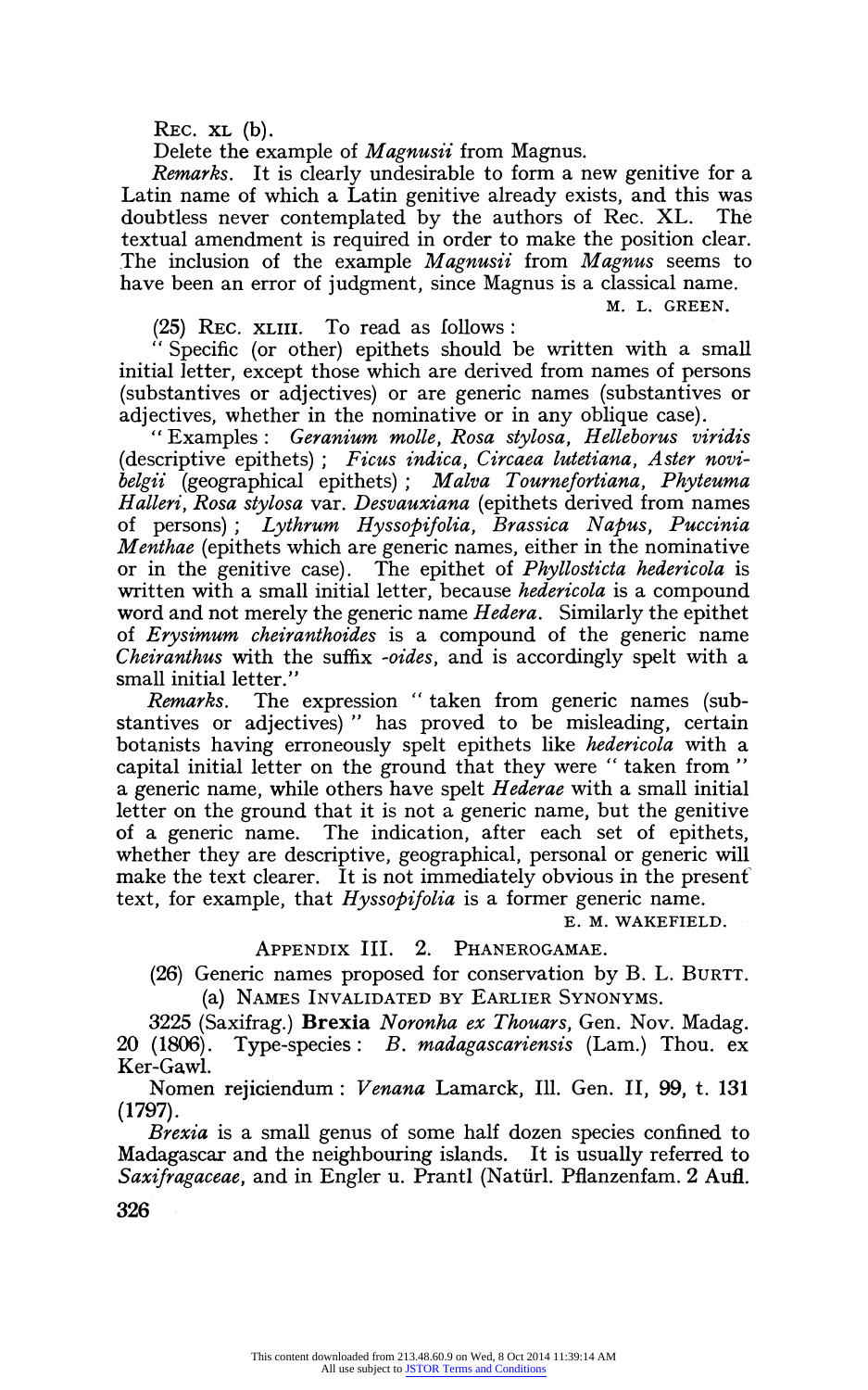**XVIIIA, 185: 1930) is the type genus of the subfamily and tribal**  Some authors have made it the **type genus of a distinct family, Brexiaceae (Baillon in Adansonia, VI, 15:1865). No recent authors have adopted Venana, and in view of its wide usage the name Brexia is proposed for conservation.** 

**9439 (Compos.) Didelta L'He'ritier, Stirp. Nov. fasc. III, 55, t. 28 (1785 on the title page, but April 1786 according to Britten and**  Woodward in Journ. Bot. XLIII, 268 : 1905). **D. tetragoniifolia L'Herit. (=D. carnosa (L. f.) Ait.).** 

**Nomen rejiciendum: Breteuillia Buc'hoz, Grand Jard. Univ. t. 62 (1785).** 

**Breteuillia is validated by a plate, with dissections, of B. trianensis Buc'hoz. The generic name has not been taken up by later authors and is rarely cited in synonymy. Didelta has been accepted by Harvey (Fl. Cap. III, 510: 1865; Gen. S. Afr. P1. ed. 2, 205 : 1868), Bentham and Hooker (Gen. P1. II, 461 : 1873), O. Hoffmann (in Engler & Prantl, Natiirl. Pflanzenfam. IV, Abt. 5, 311: 1892), Thonner (Fl. P1. Afr. 551 : 1915), Phillips (Gen. S. Afr. Fl. P1. 679 : 1926) and other workers on the South African flora,**  and is a well-marked genus of 2-3 species. **Didelta date from 1781 and Buc'hoz's epithet trianensis will not in any case be adopted. Breteuillia is an excellent example of a name which has entirely dropped out of botanical literature, and the conservation of Didelta is therefore proposed.** 

#### **(b) NAMES INVALIDATED BY EARLIER HOMONYMS.**

**6208 (Ericac.) Pernettya Gaudichaud apud Mirbeau in Ann. Sci. Nat. V, 102 (1825), as " Pernettia "; Voy. Freyc. Bot. 454, t. 67 (1826) as " Pernettya ;"-non Pernetya Scop. Introd. 150 (1777), "Pernettya " in indice. Type-species: P. empetrifolia (Lam.) Gaudich. (=P. pumila (L. f.) Hook.).** 

**Pernetya Scop. is an illegitimate name for Canarina L. (Campanulaceae) .** 

**Pernettya Gaudichaud (Ericaceae) is the name of a well-known genus of evergreen subshrubs. Several species are widely cultivated**  and some 72 illustrations are quoted in *Index Londinensis*. **genus has recently been revised under this name (Sleumer in Notizblatt Bot. Gart. Berlin, XII, 626 : 1936), and no other is available. The spelling " Pernettia " in Mirbeau's paper is probably a mistake, and was corrected to Pernettya by Gaudichaud himself in the following year. Pernettya Gaudichaud is therefore unhesitatingly proposed for conservation.** 

**7800 (Gesneriac.) Ramonda Richard apud Persoon, Syn. I, 216 (1805)-non Ramonda Mirbel in Bull. Soc. Philom. II, n. 47, 179 (1801). Type-species: R. pyrenaica Rich. (=R. Myconi (L.) Reichb.).** 

Nomen rejiciendum: Chaixia Lapeyr. Hist. Abrég. Pl. Pyrén. **Suppl. 38 (1818).**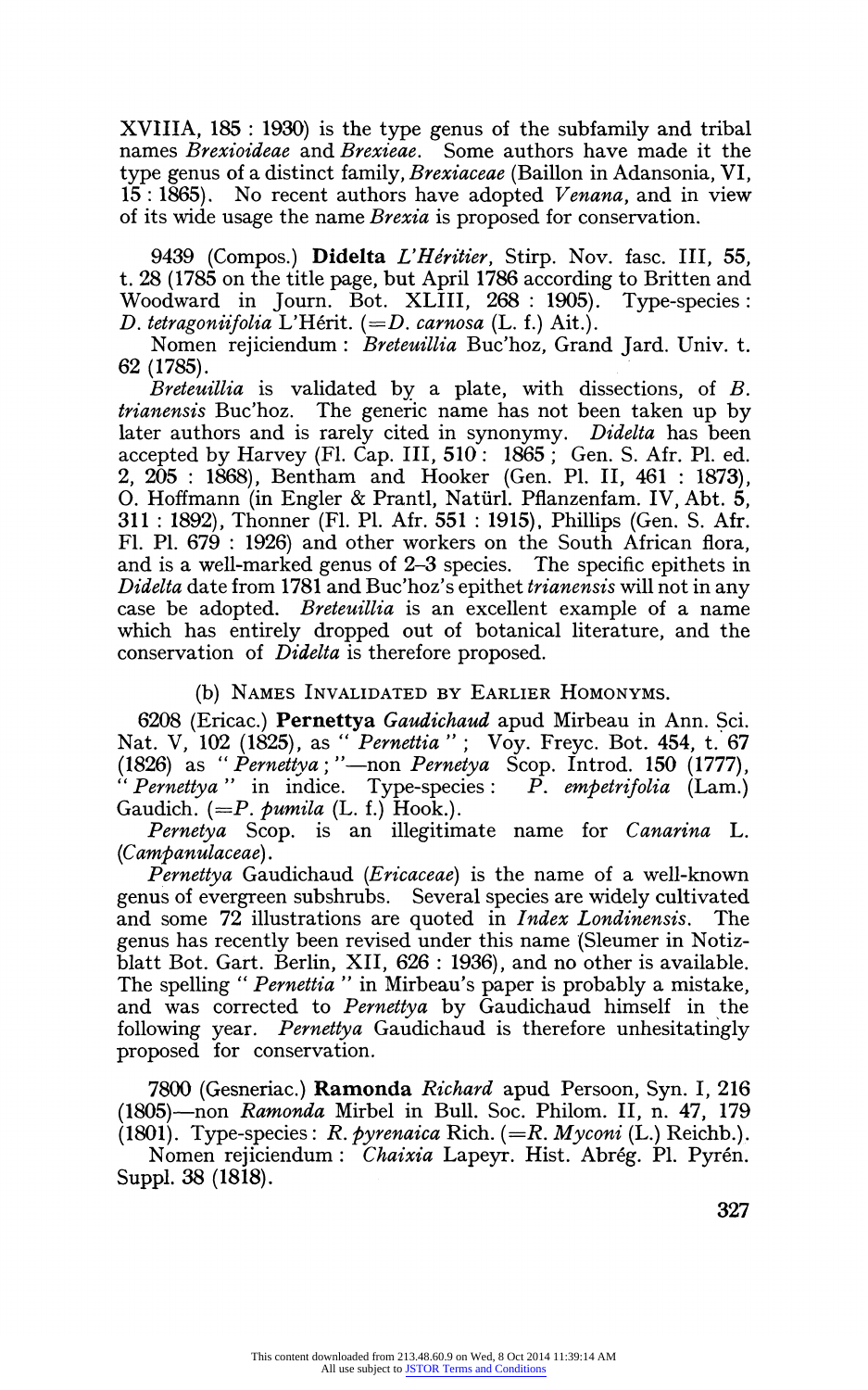**Ramonda Mirbel is an illegitimate name for two species of**  Lygodium Sw. (Filices)—Cf. Christensen, Ind. Fil. III, 611 (1906).

**Ramonda Rich. (more often spelt Ramondia) is a well-known genus of Gesneriaceae, which, though only consisting of some 3 species, is frequently cited in phytogeographical discussion, being one of the best examples of a tertiary relict in the flora of the Pyrenees and Balkan Peninsula. It is also widely cultivated as a rock-garden plant and is the type genus of the tribal name Ramondieae. Lapeyrouse (Hist. Abr. P1. Pyr. Suppl. 38 : 1818) was aware that both Ramonda Rich. and Myconia Lapeyr. (a name he had previously given this genus) were later homonyms and therefore proposed the new name Chaixia for the genus. Chaixia, however, was not adopted by other authors until a recent paper by O. Schwarz (Fedde, Rep. Sp. Nov. XLVI, 187 : 1939).** 

**Ramonda Rich. has been used consistently by European botanists, including Grenier & Godron (Fl. Franc. II, 507 : 1850-the type genus of a new family name Ramondiaceae) ; Willkomm & Lange (Prodr. Fl. Hispan. II, 536 : 1870); Bentham & Hooker (Gen. P1. II, pt. 2, 1024 : 1876) ; Nyman (Consp. Fl. Eur. 503 : 1881) ; Engler & Prantl (Natiirl. Pflanzenfam. IV, 3B, 144 : 1893); Halicsy (Consp. Fl. Graec. II, 301: 1902) ; Coste (Fl. Franc. II, 576: 1903) ; Rouy & Foucaud (Fl. Franc. XI, 193: 1909) ; Hegi (Ill. Fl. Mitt.- Eur. VI, 176 : 1914) ; Hayek (Prodr. Fl. Pen. Balcan. II, 227 : 1931). Schwarz rejects the idea of conserving Ramonda Rich. on the ground that it only includes 3 species and because all the facts were known to Lapeyrouse, who renamed it Chaixia. He ignores a resolution adopted at the last International Congress at Amsterdam (Proc. I, 361) which lays down that, directly the name of a well-known genus is found to be endangered, the case must be submitted to the Special Committee.** 

Schwarz has, therefore, attempted to prejudge the issue by poting *Chaixia*, and has, I think, judged it wrongly. The adopting *Chaixia*, and has, I think, judged it wrongly. **importance of this genus in phytogeographic discussion and its familiarity in botanical and horticultural literature seem amply to justify its retention, and the name Ramonda Rich. is therefore proposed for addition to the list of nomina generica conservanda.** 

**(27) Generic name proposed for conservation by J. R. SEALY.** 

**1208 (Amaryllidac.) Hippeastrum Herbert, Appendix, 31 (December (?)\* 1821). Type-species (Lectotype) : H. reginae (L.) Herbert, l.c.** 

**Nomen rejiciendum: Leopoldia Herbert in Trans. Hort. Soc. London, IV, 181 (Jan. 29-Feb. 1821).** 

**The generic name Hippeastrum was proposed for conservation in Kew Bull. 1939, p. 67, the grounds for the proposal being:** 

**(1) The genus consists of about seventy species, many of them well-known in cultivation.** 

**<sup>\*</sup> The date was probably December, but it was certainly after May 1st.**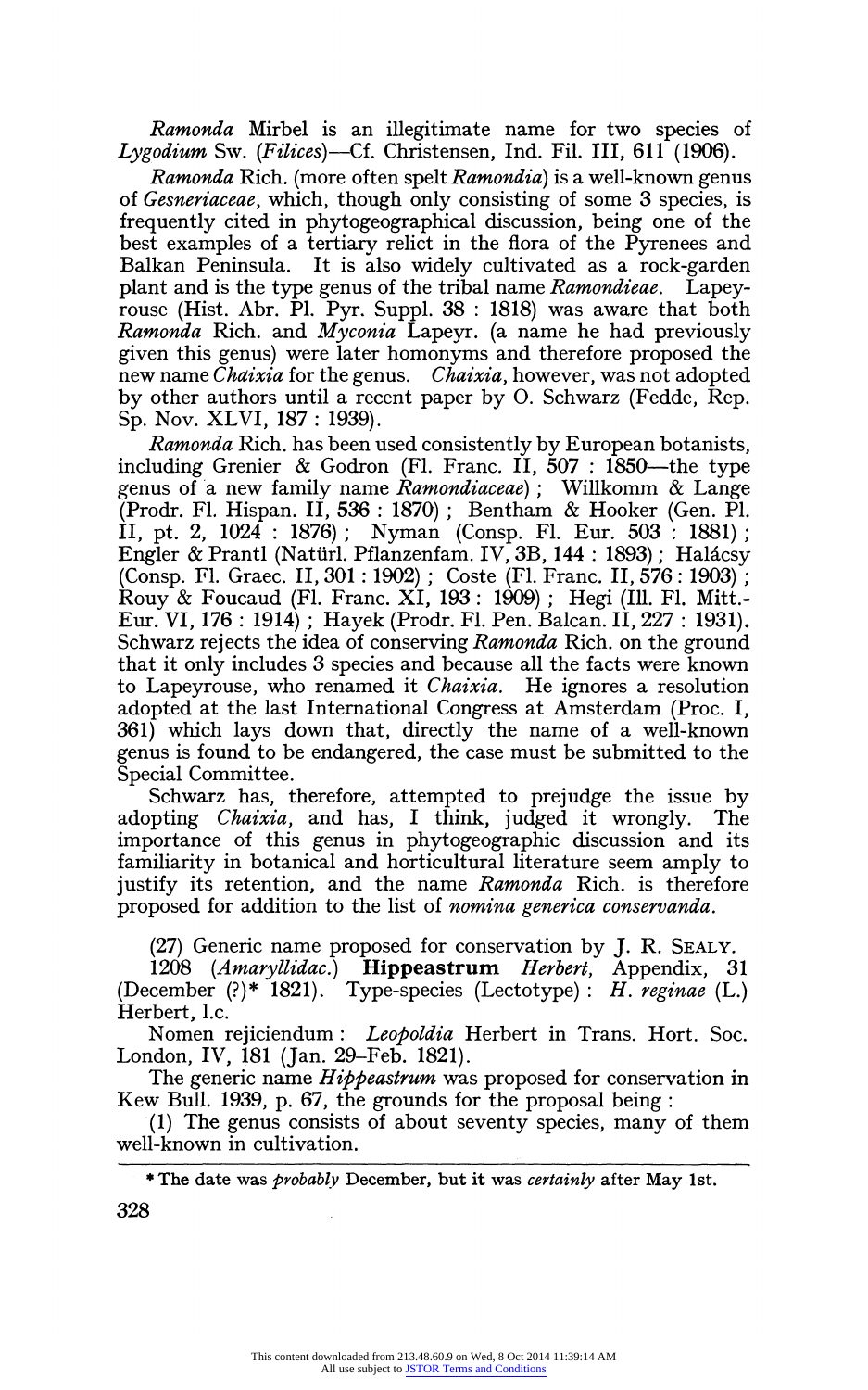**(2) The name Hippeastrum has been in general use for the genus from 1821 to the present day, during which time it has been adopted in all monographic and floristic works, a selection of which follows:** 

**Herbert, Appendix (1821) ; Herbert, Amaryllidaceae (1837); Kunth, Enum. V. (1850); Baker in Journ. Bot. XVI. (1878); Hemsley, Biol. Centr.-Amer. Bot. III. (1882-86) ; Benth. & Hook. f., Gen. P1. III. (1883) ; Nicholson, Ill. Dict. Gard. (1884-88) ; Baker, Handb. Amaryll. (1888); Engler & Prantl, Nat. Pflanzenfam. II. 5 (1888) ; Donnell Smith, Enum. P1. Guatemal. (1889-1907); Philippi, P1. Nuevas Chil. (1896) ; Dyer, Fl. Trop. Afr. VII. (1898) ; Dalla Torre & Harms, Gen. Siphonog. (1901) ; Urban, Symb. Antill. (1903-1921); Rendle, Classif. Flow. P1. I. (1904); Aschers. & Graebn., Syn. III. (1906) ; Pulle, Enum. Vasc. P1. Surinam (1906) ; Boldingh, Fl. Dutch W. Ind. Isl. (1909-14) et Fl. Nederl. W. Ind. Eil. (1913); Bailey, Stand. Cycl. Hort. III. (1915); Hauman & Vanderv. Cat. Phanerog. Argent. (1917) ; Britton, Fl. Bermuda (1918); Olmsted, Standardized P1. Names (1923); Bailey, Man. Cult. P1. (1924) ; Rendle, Classif. Fl. P1. ed. 2, I. (1930) ; Engler, Nat. Pflanzenfam. Ed. 2, XVa. 415 (1930) ; Small, Man. Southeast. Fl. (1933); Hutchinson, Fam. Flow. P1. II. (1934); Macbride, F1. Peru (1936) ; Standley, Fl. Costa Rica (1937).** 

**Since 1837 it has been used in practically all botanical and horticultural literature, and nearly all the illustrations of the genus that have appeared since that year will be found under Hippeastrum.\*** 

**(3) The name Leopoldia Herbert has never been used for the genus. In those works (almost all before 1837) where the name Hippeastrum was not used, the species were included under Amaryllis.** 

**No type was indicated by Herbert and no lectotype has been chosen hitherto so far as can be ascertained. H. reginae (L.) Herb. is the only species of Hippeastrum definitely named by Linnaeus, and agrees well with Herbert's original description.** 

**(28) Generic name proposed for conservation by W. T. STEARN.** 

**1028 (Liliac.) Apicra Haworth, Suppl. P1. Succ. 61 (1819) non Apicra Willdenow in Ges. Naturf. Freund. Berlin, Mag. V. 271 (1811). Suggested lectotype : A. pentagona (Haw.) Haw.** 

**The name " Apicra Willd." has been adopted by Haworth, Suppl. P1. Succ. 61 (1819), Baker in Journ. Linn. Soc., Bot. XVIII, 216 (1880), Bentham & Hooker, Gen. P1. III, 776 (1883), Engler & Prantl, Nat. Pflanzenfam. II. 5, p. 46 (1887), Baker in Fl. Cap. VI, 329 (1896), A. Berger in Engler, Pflanzenreich IV. 38, III. ii (33, Liliac.-Asphodel.-Aloin.) 115 (1908), Trelease in L. H. Bailey, Stand. Cycl. Hort. I, 309 (1914), Marloth, Fl. S. Afr. IV, 87 (1915), K. Krause in Engler & Prantl, Nat. Pflanzenfam. 2nd ed., XVA. 301** 

**<sup>\*</sup> The Index Londinensis lists 87 illustrations under this name.**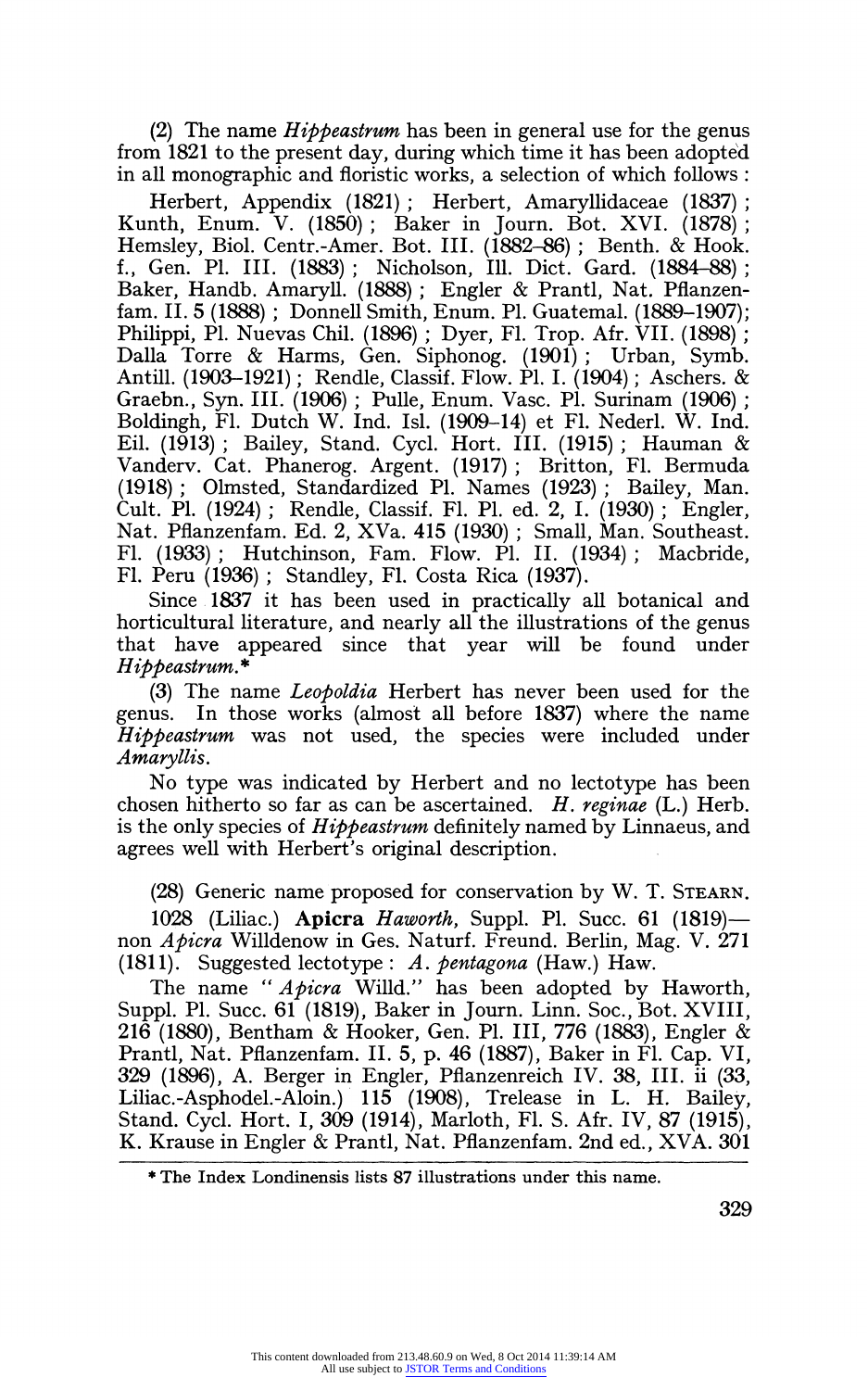**(1930), Hutchinson, Fam. Fl. P1. II, 91 (1934), Stearn in Cactus Journ. VII, 39 (1938), L. Cutak in Bull. Missouri Bot. Gard. XXVII, 114 (1939), for a South African genus of Liliaceae distinguished from Haworthia Duval by its regular instead of bilabiate perianth. Both genera at one time formed part of Aloe'. Haworthia was separated from Aloe by Duval in 1809, Apicra by Haworth in 1819. Haworth attributed the name Apicra to Willdenow but, as his definition of Apicra indicates, and as he himself definitely stated in his Suppl. P1. Succ. 50 (1819), Revis. P1. Succ. 45 (1821) and Phil. Mag. n.s. II, 34 (1827), he never saw the original description of Apicra Willd. in Ges. Naturf. Freund. Berlin, Mag. V. (1811). This explains Haworth's misapplication of the name. Reference to Willdenow's**  paper shows that Willdenow separated his Apicra from Aloë on **account of its irregular, bilabiate perianth. Witness his diagnosis: " Corolla monopetala . . limbo sexpartito bilabiato, laciniis tribus superioribus, totidemque inferioribus, concavis revolutis . . . Diese Gattung ist durch den besondern Bau der Blumenkrone von den eigentlichen Aloe" Arten beim ersten Blick zu unterscheiden " (Willdenow, 1811). That is the very character by which Duval in 1809 had defined his Haworthia: "Calyx petaloideus, rectus, superne revolutus in duo labia " (Duval, 1809). Moreover Duval's nine species of Haworthia are among twenty-eight species included by Willdenow in his Apicra. Thus, as A. J. A. Uitewaal has pointed out in Cactussen en Vetplanten, II, 90 (1936), Apicra Willd. (1811) is a synonym of Haworthia Duval (1809). In defining Apicra as a genus with a regular perianth unlike Haworthia, Haworth was really founding a new genus. For this genus, which comprises about 12 species and is well known to South African botanists and to growers of succulent plants both in Europe and America, the name Apicra has been in continuous use since 1880. No alternative**  Apicra Haw. is accordingly here proposed for **conservation.** 

**On account probably of a general resemblance in vegetative growth to his twenty-two species with irregular perianth, Willdenow**  erroneously included *Aloë pentagona* Haw. (together with five other **then little-known species now referred to Apicra Haw., their perianth being regular) in the genus Apicra Willd. This species, which is well figured in Bot. Mag. t. 1338 (1810) and Salm-Dyck, Mon. Gen. Aloes, ?1 t. 4 (1837), has, however, a regular perianth. When placed under Apicra Haw. it is cited as Apicra pentagona (Haw.) Haw. because (1) the generic name Apicra Willd. is here proposed for rejection and cannot be adopted in a specific combination, (2) the species does not belong to the genus Apicra Willd. as defined by Willdenow. The name Apicra pentagona (Haw.) Haw. (1819) can be used for this species since it is not a later homonym of A. pentagona (Haw.) Willd. (1811), both being based on the same type, Aloe pentagona Haw. (1804).**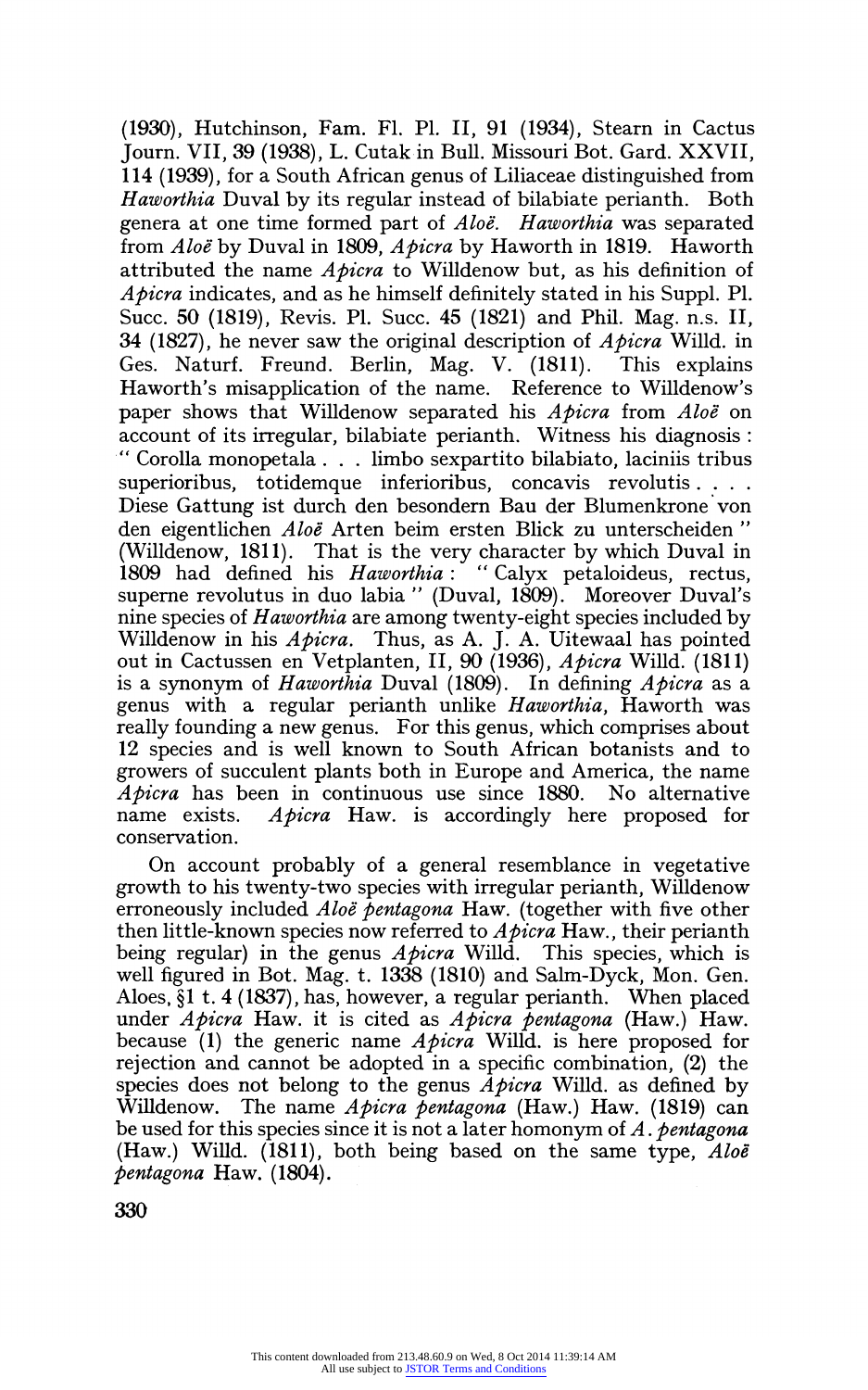Analysis of binary combinations published under *Anonymos* Walter, Fl. Carol. (1788). T. A. SPRAGUE. **by Walter, Fl. Carol. (1788).** 

**5. ANONYMOS Walt. Fl. Carol. 2, 60 (1788) =Tubiflora J. F. Gmel. Syst. Nat. II, 19, 27 (1791)=Elytraria L. C. Rich. (1803), nom. conserv.** 

**A. caroliniensis Walt. l.c. 60=Tubiflora caroliniensis J. F. Gmel. 1.c. 27=Elytraria caroliniensis (J. F. Gmel.) Pers.** 

**8. ANONYMOS Walt. I.c. 2, 62=Globifera J. F. Gmel. I.c. 19, 32 =Micranthemum L. C. Rich. (1803), nom. conserv.** 

**A. umbrosa Walt. l.c.=Globifera umbrosa J. F. Gmel. l.c. 32 =Micranthemum umbrosum (J. F. Gmel.) Blake.** 

**21. ANONYMOS Walt. 1.c. 4, 67=Heritiera J. F. Gmel. l.c. 81, 113, non Ait.** (1789)= *Gyrotheca* Salisb. (1812)= **Lachnanthes** *Ell*. **(1816)**. nom. conserv. **(1816), nom. conserv.** 

**A. tinctoria Walt. l.c. 68=Heritiera tinctorum [sic] J. F. Gmel. 1.c. 113=Gyrotheca tinctoria Salisb. =Lachnanthes tinctoria Ell. Bot. S. Carol. 47= Lachnanthes tinctorum (J. F. Gmel.), comb. nov.** 

**23. ANONYMOS Walt. l.c. 4, 68=Vogelia J. F. Gmel. l.c. 81, 107 =Burmannia L. (1753).** 

**A. capitata Walt. l.c. 69= Vogelia capitata J. F. Gmel. l.c. 107 =Burmannia capitata (J. F. Gmel.) Mart.** 

**65. ANONYMOS Walt. 1.c. 9, 86=Poiretia J. F. Gmel. l.c. 213, 263 =Houstonia L. (1753).** 

**A. erecta Walt. l.c. 86=Poiretia erecta J. F. Gmel. l.c. 263 = Houstonia caerulea L.** 

**A. procumbens Walt. l.c. 86==Poiretia procumbens J. F. Gmel. l.c. 263=Houstonia procumbens (J.'F. Gmel.) Standley.** 

**78. ANONYMOS Walt. 1.c. 10, 91=Batschia J. F. Gmel. l.c. 292, 315= Lithospermum L. (1753).** 

**A. caroliniensis Walt. l.c. 91=Batschia caroliniensis J. F. Gmel. l.c. 315 =Lithospermum Gmelini (Michx.) Hitchc. =Lithospermum caroliniense (J. F. Gmel.) MacMill.** 

**90. ANONYMOS Walt. 1.c. 11, 98=Gelsemium Juss. (1789). A. sempervirens (L.) Walt. l.c. 98=Gelsemium sempervirens (L.) Ait. f.** 

**102. ANONYMOS Walt. l.c. 13, 102**=*Kuhnistera Lam. Encycl. III,* **370 (1791) Petalostemum Michx. (1803), nom. conserv.** 

 $Kuhnistera$  pinnata Kuntze (1891) = Petalostemum pinnatum **(Kuntze) Blake= Petalostemum caroliniense (Lam.), comb. nov.** 

**108.** *ANONYMOS Walt. 1.c. 13, 107=Cynoctonum J. F. Gmel.* **<b>***COMPLEMENT* **1.c. 306, 443 (1791) (Mitreola R. Br., 1810). 108.** 

**A. sessilifolia Walt. l.c. 108=Cynoctonum sessilifolium J. F. Gmel. 1.c. 443.**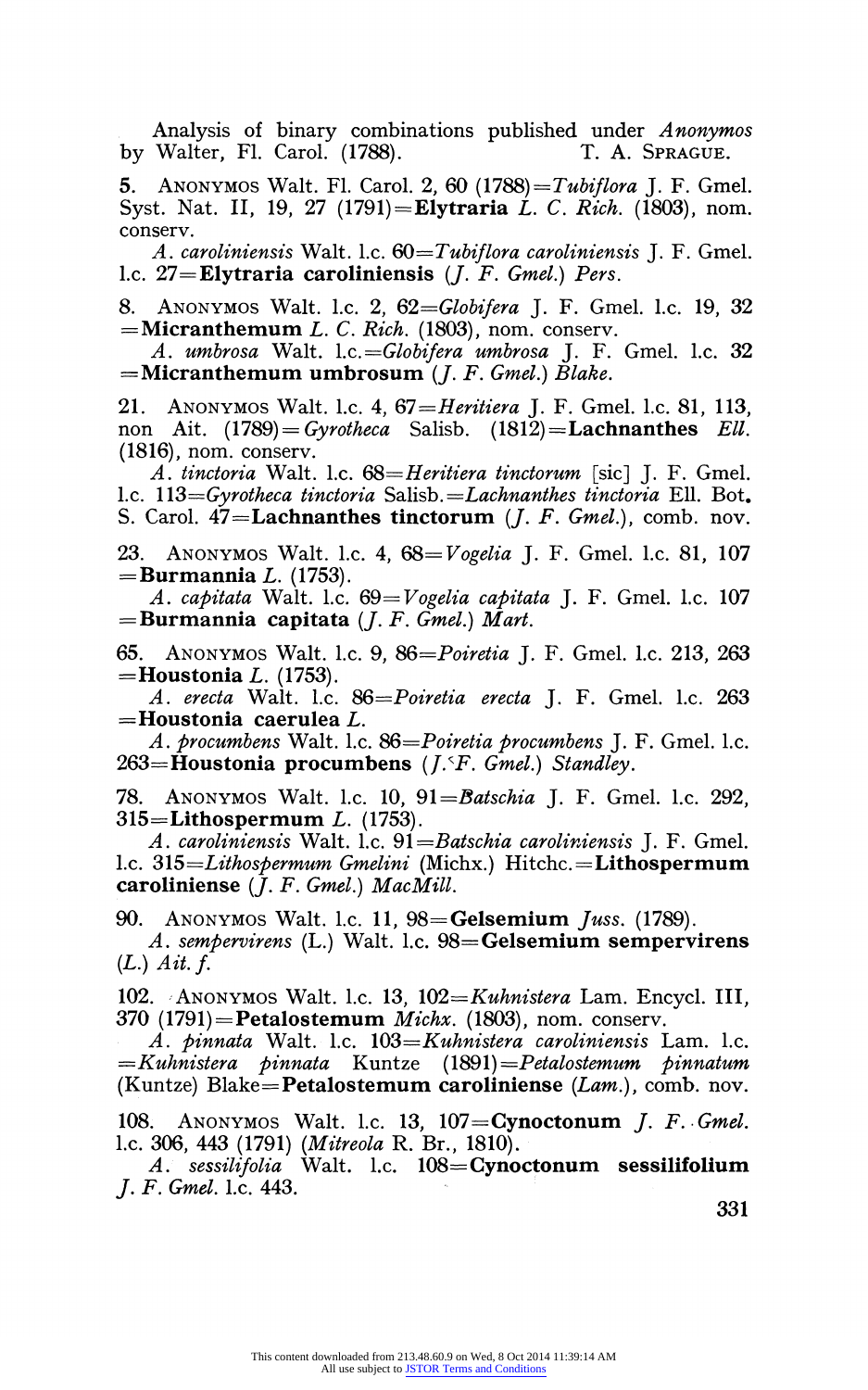**A. petiolata Walt. 1.c.=Cynoctonum petiolatum J. F. Gmel. 1.c. 443=Cynoctonum Mitreola (L.) Britton.** 

**109. ANONYMOS Walt. 1.c. 13, 108= Villarsia J. F. Gmel. l.c. 306, 447 (1791) =Limnanthemum S. G. Gmel. (1791)= Nymphoides Hill (1756).** 

**A. aquatica Walt. I.c. 109= Villarsia aquatica J. F. Gmel. l.c. 447**  =Limnanthemum aquaticum (J. F. Gmel.) Britton=Nymphoides **aquatica (J. F. Gmel.) Kuntze.** 

**113. ANONYMOS Walt. 1.c. 14, 110=Demidofia J. F. Gmel. 1.c. 307, 458 (1791)= Dichondra J. R. et G. Forst. (1776).** 

**A. repens Walt. I.c. 110=Demidofia repens J. F. Gmel. i.c. 458 =Dichondra repens J. R. et G. Forst. (1776).** 

**152. ANONYMOS Walt. 1.c. 18, 122=Uvularia** *L***. (1753).<br>***A. budica* **Walt. 1.c. 123=<b>Uvularia perfoliata** *L.* **(17 A. pudica Walt. l.c. 123=Uvularia perfoliata L. (1753).** 

**161.** ANONYMOS Walt. 1.c. 19, 127=Mattuschkia J. F. Gmel. <br>1.c. 528, 589 (1791)=Saururus L. (1753).

**A. aquatica Walt. l.c. 127=Mattuschkia aquatica J. F. Gmel. 1.c. 589=Saururus cernuus L. (1753).** 

**176. ANONYMOS Walt. 1.c. 22, 136=Decodon J. F. Gmel. I.c. 656, 677 (1791).** 

**A. aquatica Walt. 1.c. 137-=Decodon aquaticus J. F. Gmel. 1.c. 677 =Decodon verticillatus (L.) Ell.** 

**181. ANONYMOS Walt. 1.c. 23, 139=Vaccinium L. (1753)+ Lyonia Nutt. (1818), nom. conserv.** 

A. corymbosa Walt. l.c. 139=Vaccinium corymbosum L. **(e descr.).** 

A. ligustrina Walt. 1.c.=Lyonia ligustrina (L.) DC. (e descr.). A. frondosa Walt. l.c.=**Vaccinium frondosum L.** (e descr.).

**230. ANONYMOS Walt. I.c. 31, 160=Lippia L. (1753). A. repens Walt. l.c. 160=Lippia nodiflora (L.) DC. (e descr.).** 

**240. ANONYMOS Walt. 1.c. 32, 163-=Glandularia J. F. Gmel. l.c. 886, 920 (1791)= Verbena L. (1753).** 

A. caroliniensis Walt. *I.c.* 164=Glandularia caroliniensis J. F. **Gmel. I.c. 920=Verbena canadensis (L.) Britton.** 

**250. ANONYMOS Walt. 1.c. 33, 167=Pattersonia J. F. Gmel. 888, 925 (1791)=Ruellia L. (1753).** 

**A. caroliniensis Walt. 1.c. 168=Pattersonia caroliniensis J. F.**  Gmel. 1.c. 925=Ruellia ciliosa Pursh (1814)=**Ruellia caroliniensis (J. F. Gmel.) Steud.** 

**254. ANONYMOS Walt. 1.c. 33, 169= Gerardia L. (1753) (Agalinis Raf.+A ureolaria Raf.).** 

**A. purpurea (L.) Walt. i.c. 170= Gerardia purpurea L. (Agalinis purpurea (L.) Pennell).**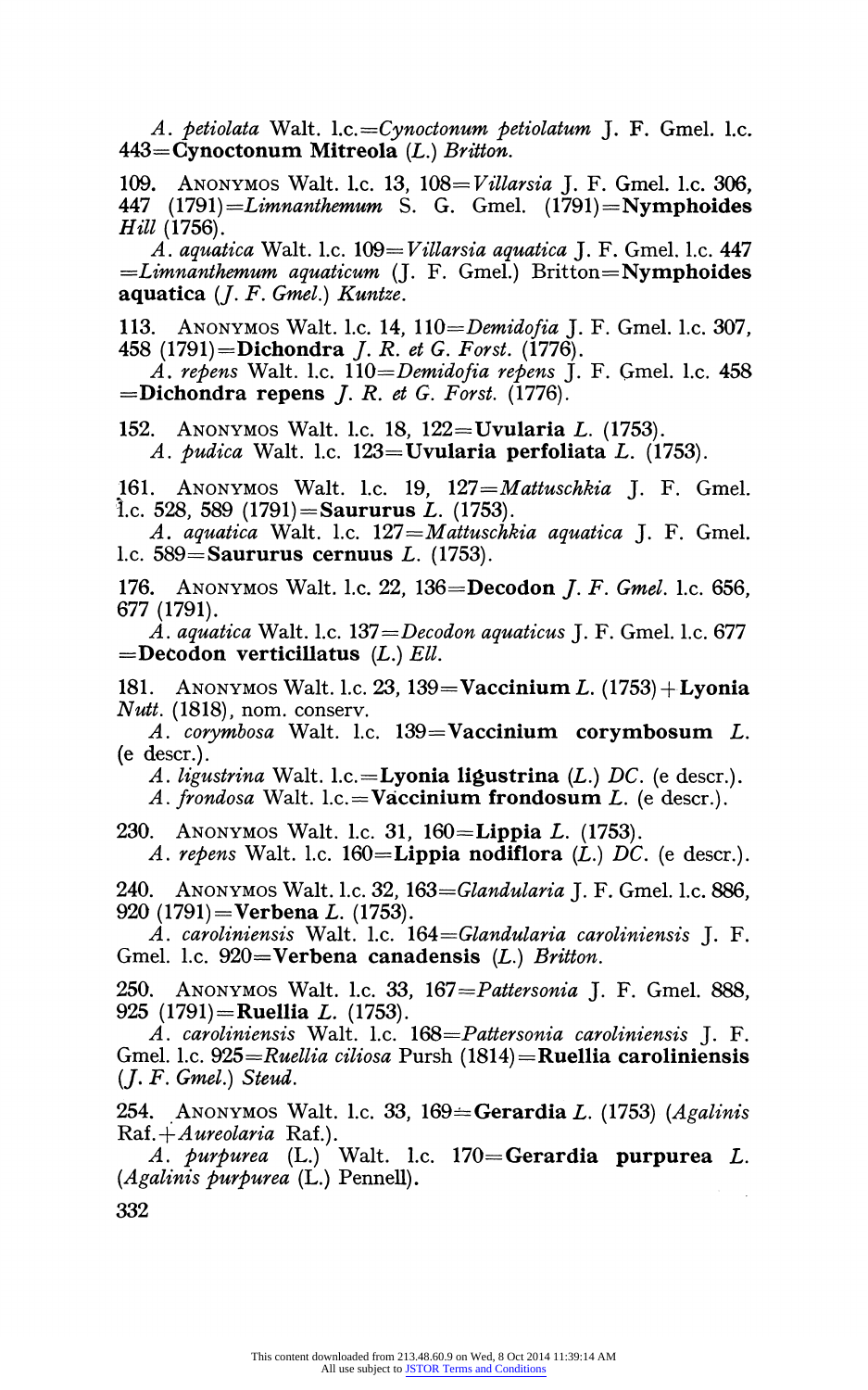**A. erecta Walt. l.c.= Gerardia erecta J. F. Gmel. 1.c. 928 (Agalinis erecta (J. F. Gmel.) Pennell).** 

**A. setacea Walt. l.c.=Gerardia setacea J. F. Gmel. l.c. (Agalinis setacea (J. F. Gmel.) Raf.).** 

**A. flava (L.) Walt. l.c.=Gerardia flava L. (Aureolaria flava (L.) Farwell).** 

**A. pedicularis [sic] Walt. l.c.= Gerardia pedicularia L. (Aureolaria pedicularia (L.) Raf.).** 

**255. ANONYMOS Walt. 1.c. 33, 171-Afzelia J. F. Gmel. 889, 927 (1791)= Seymeria Pursh (1814), nom. conserv.** 

A. cassioides Walt. 1.c. 171*=Afzelia cassioides* J. F. Gmel. 1.c.<br>*=Sevmeria tenuifolia Pursh (1814)=Sevmeria cassioides* **927=Seymeria tenuifolia Pursh (1814) = Seymeria cassioides (J. F. Gmel.) Blake.** 

**278. ANONYMOS Walt. l.c. 36, 180=Crotalaria L. (1753).** 

**A. sagittalis (L.) Walt. 1.c. 181 =Crotalaria sagittalis L. (1753).** 

**A. rotundifolia Walt. l.c.= Crotalaria rotundifolia J. F. Gmel. 1.c. 1095.** 

**279. ANONYMOS Walt. 1.c. 36, J. F. Gmel. 1.c. 1076, 1096 (1791).** 

*A. bracteata* Walt. l.c. 181=**Zornia bracteata** *J. F. Gmel.* l.c. 1096.

**288. ANONYMOS Walt. l.c. 37, 186=Wisteria Nutt. (1818), nom. conserv.** 

**A. frutescens Walt. l.c.=Glycine frutescens L.=Wisteria frutescens (L.) Poir.** 

**294. ANONYMOS Walt. 1.c. 38, 188=Falcata J. F. Gmel. l.c. 1078, 1131 (1791)= Amphicarpaea Ell. (1818), nom. conserv.** 

**A. caroliniensis Walt. l.c. 188=Falcata caroliniana J. F. Gmel. 1.c.** 1131 = **Amphicarpaea monoica** (*L.*) *Ell.* 

**1131-114** 309. ANONYMOS Walt. l.c. 40, 196*=Laciniaria* Hill (1762)=<br>Liatris *Schreb.* (1791). nom. conserv.. etc. **Liatris Schreb. (1791), nom. conserv., etc.** 

A. pilosa Walt. l.c. 197=Chrysocoma pilosa J. F. Gmel. l.c. **1203=Liatris pycnostachya Michx. fide Pursh, Fl. Am. Sept. II, 507 (1814) (non Liatris pilosa (Ait.) Willd.).** 

**A. ciliata Walt. l.c.-=Liatris pilosa (Ait.) Willd. fide Pursh, l.c. 508.** 

*A. graminifolia* Walt. l.c.=**Liatris graminifolia** *Willd.* Sp. Pl. <br>1636 (1804) (Laciniaria graminifolia (Willd.) Kuntze). **III, 1636 (1804) (Laciniaria graminifolia (Willd.) Kuntze).** 

A. ramosa Walt. l.c. 198=Chrysocoma ramosa J. F. Gmel. l.c. **1204=Liatris aspera** *Michx***. fide Pursh, 1.c. If this identification is correct, a new combination will be required embodying the epithet ramosa (J. F. Gmel.).** 

**A. paniculata Walt. 1.c.=Chrysocoma paniculata J. F. Gmel. l.c.**   $=Li$ atris paniculata Michx. Fl. Bor.-Am. II, 93, 1803=Liatris paniculata (J. F. Gmel.) Willd. Sp. Pl. III, 1637 (1804)=**Trilisa paniculata (J. F. Gmel.) Cass.**